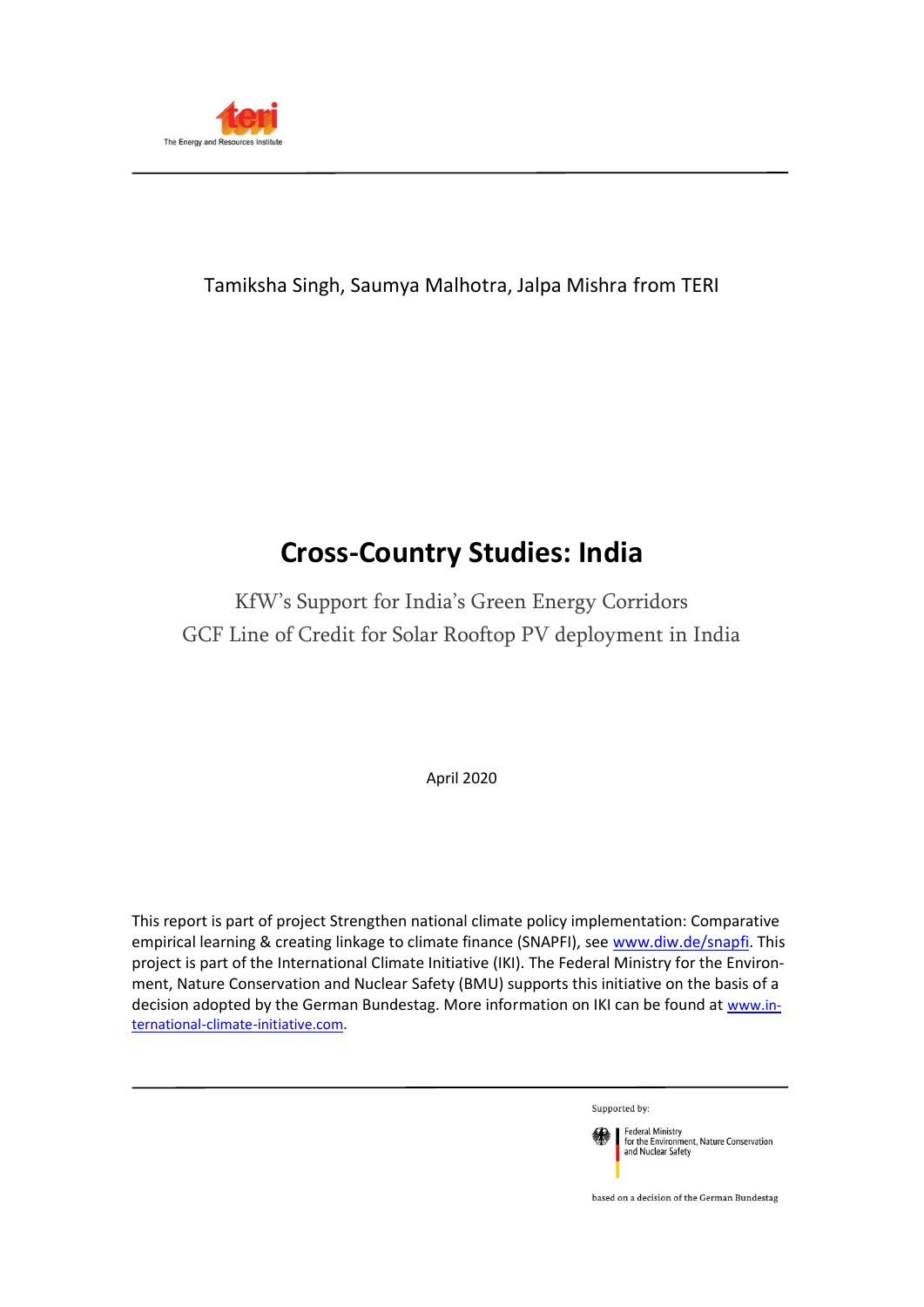First complete draft for review

# Cross- Country Studies: India

Transformative Impact of International Climate Finance on Domestic Policy Frameworks and Climate Goals

Case Study 1: KfW's Support for India's Green Energy Corridors

Case Study 2: GCF Line of Credit for Solar Rooftop PV deployment in India

> Submitted by: The Energy and Resources Institute

> > on April 15, 2020

Authors: Jalpa Mishra Saumya Malhotra Tamiksha Singh



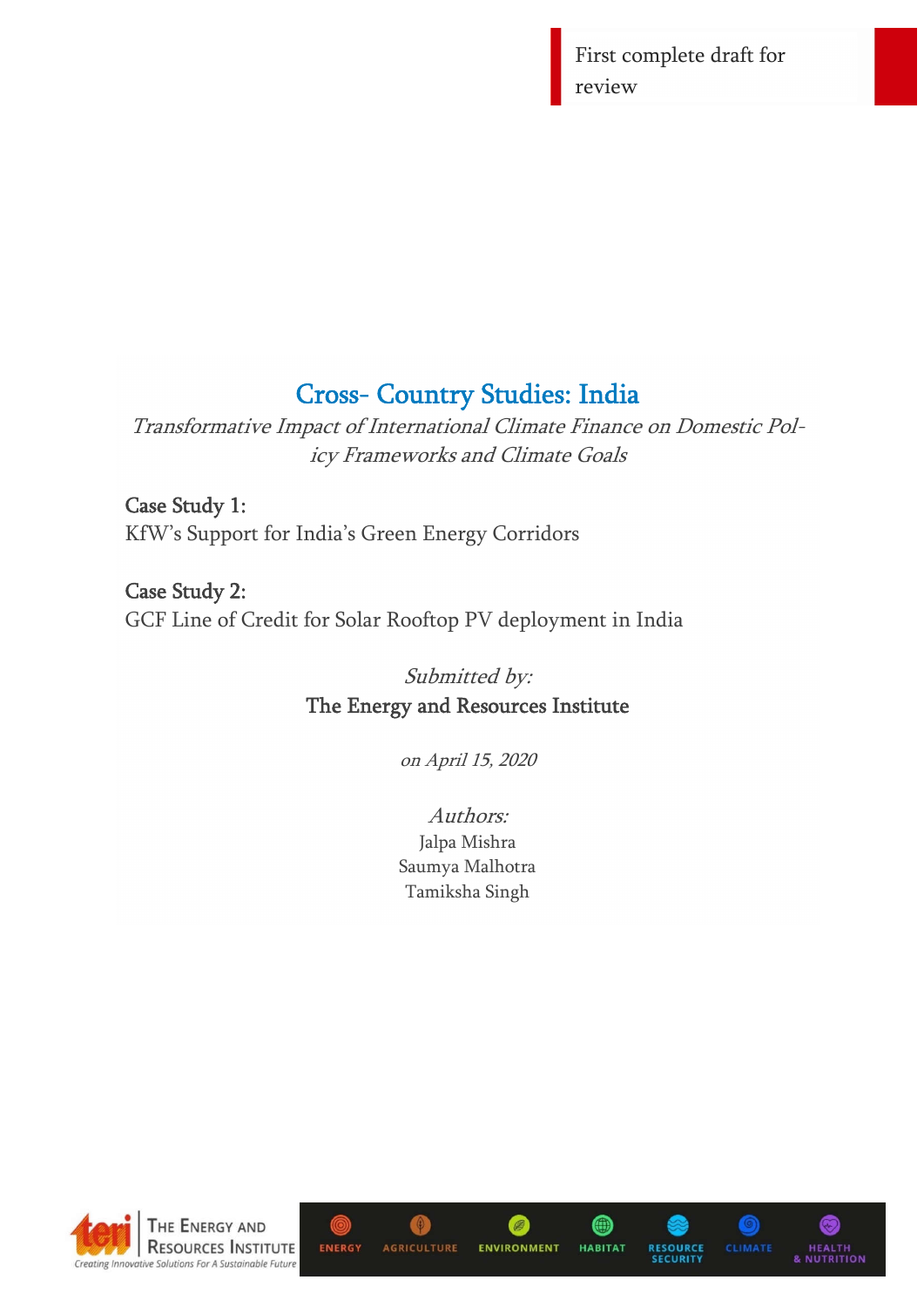## INTRODUCTION

India plans to achieve about 40% cumulative electric power installed capacity from non-fossil fuel based energy resources by 2030 with the help of transfer of technology and low cost international finance. In this regard, India is targeting the installation of 175GW of Renewable Energy (RE) capacity by 2022<sup>1</sup>as a first step. This ambitious target includes 60GW of large and medium-scale grid connected solar power projects, 60 GW of wind, 40 GW of solar rooftop projects, 10 GW of biopower and 5 GW of small hydro. India's INDC also aims to reduce the emissions intensity of GDP by 33 to 35% from 2005 levels by 2030<sup>2</sup>.

Prior to submissions of these commitments under the Paris Agreement, India had introduced the National Action Plan on Climate Change (NAPCC) in 2008 to develop the future policies and programs for climate change mitigation and adaptation. NAPCC serves as the government's blueprint for its initiatives that address climate change. The core of NAPCC are the eight National Missions, i.e. National Solar Mission, National Mission for Enhanced Energy Efficiency, National Mission on Sustainable Habitat, National Water Mission, National Mission for Sustaining the Himalayas, Green India Mission, National Mission for Sustainable Agriculture and National Mission on Strategic Knowledge for Climate Change.

According to a 2018 assessment by the Climate Action Tracker, India is expected to overachieve its targets, which were rated to be 2 degree C compatible, with its current policy framework.<sup>3</sup>

However, there are some major roadblocks arising that act as barriers to India achieving its climate goals through its planned implementation of its energy targets. These range from political barriers such as non-compliance with regulations pertaining to climate action and lack of political will; economic barriers such as huge capital requirements, inadequate international financing and lack of mechanisms to compute and manage financial risk; and other risks like execution risk and operational risk due to lack of capacity, which together serve as major barriers in the energy sector.<sup>4</sup>

Regulatory risk exists in terms of the uncertainty among investors pertaining to the policy landscape in the sector. The presence of financial hurdles can be attributed to weakly developed financial markets, which further exacerbate the lack of flow of international funds into the energy sector. Underdeveloped Indian institutional investment bodies, the lack of viable project financing instruments and the immature debt capital markets further add to weaken the financial structure.

Further, according to an IFC study, India requires USD 404 billion annually, to meet its RE target under the Paris Agreement,<sup>5</sup> i.e.: 40% of total electricity generation from non fossil fuel sources by 2030. This translates to required investments of approximately USD 31 billion annually, while India was only able to garner around USD 10 billion as annual RE investments in the  $2013 - 2017$  period<sup>6</sup>. This points to the huge gap in required finance for meeting the country's ambitious plans for ramping up RE and moving to a low-carbon pathway.

<sup>1</sup> Press Information Bureau, Government of India (2017). Available at: https://pib.gov.in/PressReleaseIframePage.aspx?PRID=1514215

 $\frac{2}{2}$  Ministry of Environment, Forest and Climate Change, Government of India (2015). Print release accessible at: https://pib.gov.in/newsite/printrelease.aspx?relid=128403

<sup>3</sup> https://climateactiontracker.org/countries/india/

<sup>4</sup> https://www.orfonline.org/wp-content/uploads/2017/12/ORF\_IssueBrief\_214\_GreatWallsDomestic.pdf

<sup>&</sup>lt;sup>5</sup>IFC (2017). Climate Investment Opportunities in South Asia.

<sup>6</sup> BNEF (2018). Global Trends in Renewable Energy Investment.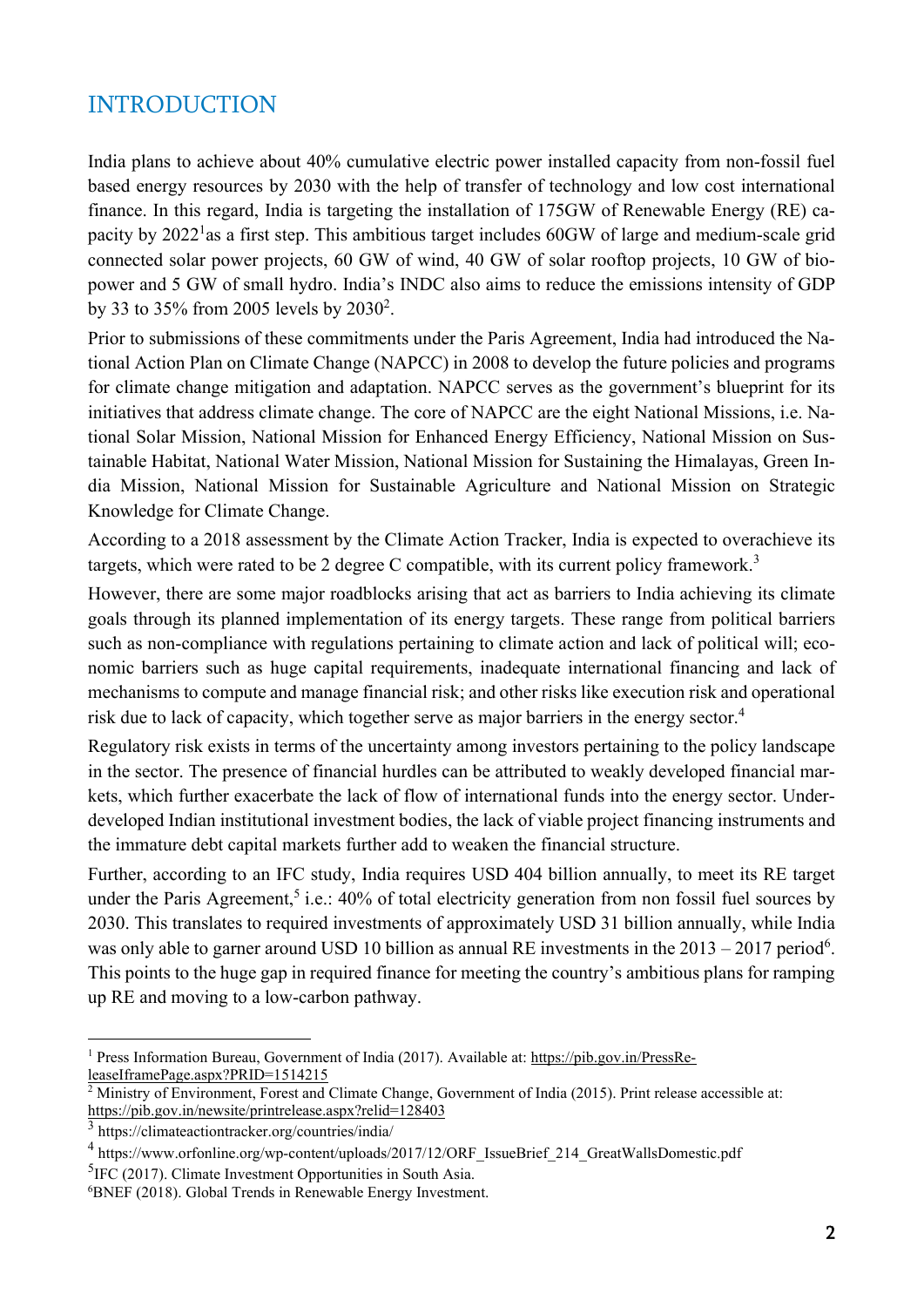With this background, in an attempt to better understand some of the successful models which have emerged which leverage international climate finance to strengthen the implementation and overcome the finance barriers, in this report we have assessed two specific and distinct cases:

- 1) A large nation-wide public infrastructure project the development of power transmission network through Green Energy Corridor project; and
- 2) Mobilizing the domestic private sector for the creation of rooftop solar photovoltaic (PV) power capacity across the nation.

The chapter tries to assess the transformational change that the international funding for the two projects resulted in, on the basis of the impacts in form of processes and outcomes. To understand this interaction between climate finance and impacts, hypotheses were developed, that specifically analyse the transformational impact of these case studies.

The hypotheses are developed in terms of the processes of the case study, and the transformational change is then further understood under the given three categories, leading to the desired outcome.



Figure1: Transformational change assessment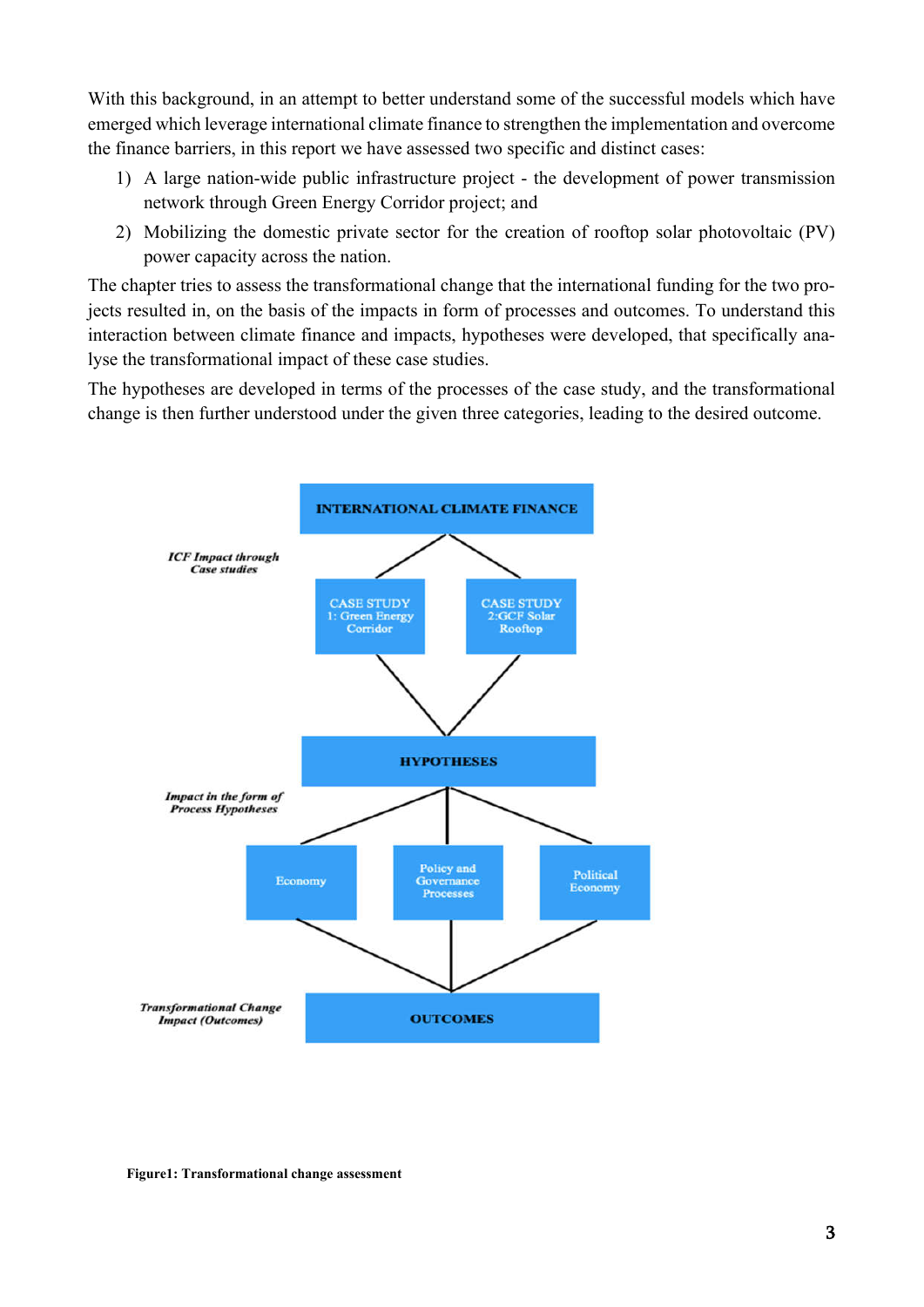## Case Study I: KfW's Support for India's Green Energy Corridors

| <b>Brief Overview of the Project</b>                  |                                                                                                                                                                             |  |  |
|-------------------------------------------------------|-----------------------------------------------------------------------------------------------------------------------------------------------------------------------------|--|--|
| <b>Information</b>                                    | <b>Description</b>                                                                                                                                                          |  |  |
| Title of Project                                      | Green Energy Corridors (phase-I)                                                                                                                                            |  |  |
| <b>Action Area</b>                                    | Mitigation                                                                                                                                                                  |  |  |
| Focus Area                                            | Financial and technical assistance                                                                                                                                          |  |  |
| Objectives of Project                                 | Strengthen, develop and create a reliable transmission infra-<br>structure to accommodate the increasing amounts of gener-<br>ation from RE sources into the national grid. |  |  |
| Geographic Coverage                                   | India                                                                                                                                                                       |  |  |
| Level of Project                                      | National and select States                                                                                                                                                  |  |  |
| Sectors targeted                                      | Renewable energy/ Transmission infrastructure                                                                                                                               |  |  |
| <b>Implementing/Funding Entity</b>                    |                                                                                                                                                                             |  |  |
| International Climate Finance Type                    | Bilateral support from Germany, through the German Fed-<br>eral Ministry for Economic Cooperation and Development<br>(BMZ).                                                 |  |  |
| <b>International Funding Entity</b>                   | KfW Development Bank (KfW) provided soft loans of<br>around 1billion euros                                                                                                  |  |  |
| <b>Implementing Entities</b>                          | Power Grid Corporation of India Ltd (PGCIL)<br>State Utilities in each of the eight project states<br>$\bullet$                                                             |  |  |
| National Designated Authority and<br>Domestic Funding | Ministry of New and Renewable Energy (MNRE)                                                                                                                                 |  |  |

## **Background**

India's goal of 175 GW of RE capacity by 2022 raises significant technical challenges for national grid management due to the intermittent and variable nature of RE generation. This comes along with the existing challenges India faces related to its weak and inadequate transmission infrastructure, seeing a surge in energy demand. According to the Central Electricity Authority (CEA) of India, in the 2017-2022 period, around \$39 billion is required to upgrade and develop India's transmission system.<sup>7</sup>

Further, around 60% of India's RE potential comes from seven of its 29 states, requiring new and additional networks, sub-stations and transmission lines for transferring the RE power from those

<sup>&</sup>lt;sup>7</sup>MERCOM (2019). Article: India Needs to Spend \$39 Billion on Transmission Infrastructure Revamp.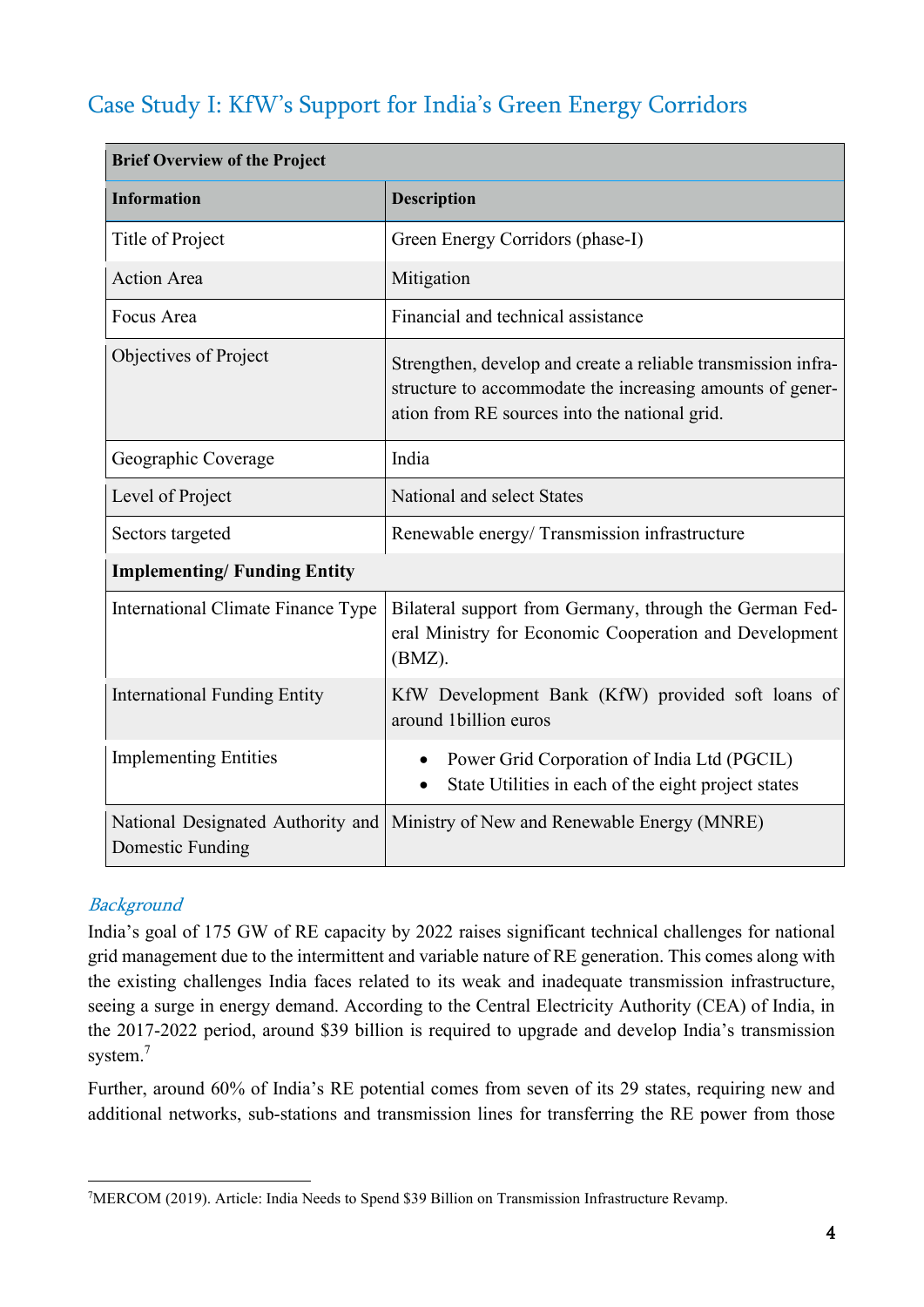states to where they are needed.<sup>8</sup> To address this, the Government of India in 2013 launched a National Green Energy Corridor Programme to enable the flow of RE into the National Grid Network. So that, using Green Energy Corridors (GEC) the intra-State network will feed the RE generated to the respective State grids, with the high capacity transmission corridors being developed for the inter-State network, to further connect the State grids to the national grid.<sup>9</sup> The project was envisaged by the Power Grid Corporation of India Limited (PGCIL), which is a state-owned company engaged mainly in transmission of power. PGCIL initially estimated the cost of GEC to be over USD 5 billion. 10

Under the first phase of this programme, a Green Energy Corridors (GEC -I) project was conceptualized, as a comprehensive scheme for evacuation of RE generated power from the major RE pockets and its smooth integration into the national grid. In GEC-I, development of the transmission system and control infrastructure for the addition of RE capacity in eight of the renewable rich states was planned. The project's primary aim is to create Intra-State and Inter-State transmission systems to enable the transfer of the planned RE capacity addition in these States for further distribution. The project also proposed for setting up a Renewable Energy Management Center (REMC), along with the required control infrastructure, to coordinate across the state and national level load despatch centres for maximizing the RE generation and integration potential, without compromising security and stability of the power system. The REMC's will thus, ideally be set up within the relevant Load Despatch Centres (LDC). They would also be the focal point for RE forecasting and dispatching, and be responsible for real-time measurement and information flow.<sup>11</sup> The project is currently under implementation in eight states- Andhra Pradesh, Gujarat, Himachal Pradesh, Karnataka, Maharashtra, Rajasthan, Madhya Pradesh and Tamil Nadu.

GEC-I faced several delays, and its planned completion has gradually moved from 2017 to the end of 2020.<sup>12</sup>

## Key Barriers

Key barriers which led to delays in the implementation of the GEC-I Project are:

- 1. The project has massive upfront investment requirements, but due to the constrained national budget, was underfunded, with viable capital not being available at the right time.
- 2. There were fundamental issues such as the acquisition of the required land and right-of-way agreements with the landowners and farmers, which delayed different parts of the project.
- 3. The required centralized oversight, monitoring and evaluation and redressal part of the programme was not adequate for this ambitious, national level, large-scale infrastructure project. For instance, the project had to compile with legal requirements under several national Acts,

<sup>&</sup>lt;sup>8</sup>KfW(2017). Indian Green Energy Corridor. Available at: https://www.kfw-entwicklungsbank.de/PDF/Entwicklungsfinanzierung/Issues-NEW/Indian\_Green\_Corridors\_2017.pdf

<sup>&</sup>lt;sup>9</sup>It should be noted, that the inter-State transmission infrastructure are to be developed by central transmission utilities and the intra-State by State transmission utilities.

<sup>&</sup>lt;sup>10</sup> National Electricity Plan. Available at:  $\frac{http://www.cea.nic.in/reports/commitee/nep/nep-jan_2018.pdf}{http://www.cea.nic.in/reports/commitee/nep/nep-jan_2018.pdf}$ 

<sup>&</sup>lt;sup>12</sup> Article: Nearly 10 GW of Renewable Capacity Added to Green Energy Corridor: RK Singh. MERCOM (Sept. 2019). Available at: https://mercomindia.com/renewable-capacity-green-energy-corridor/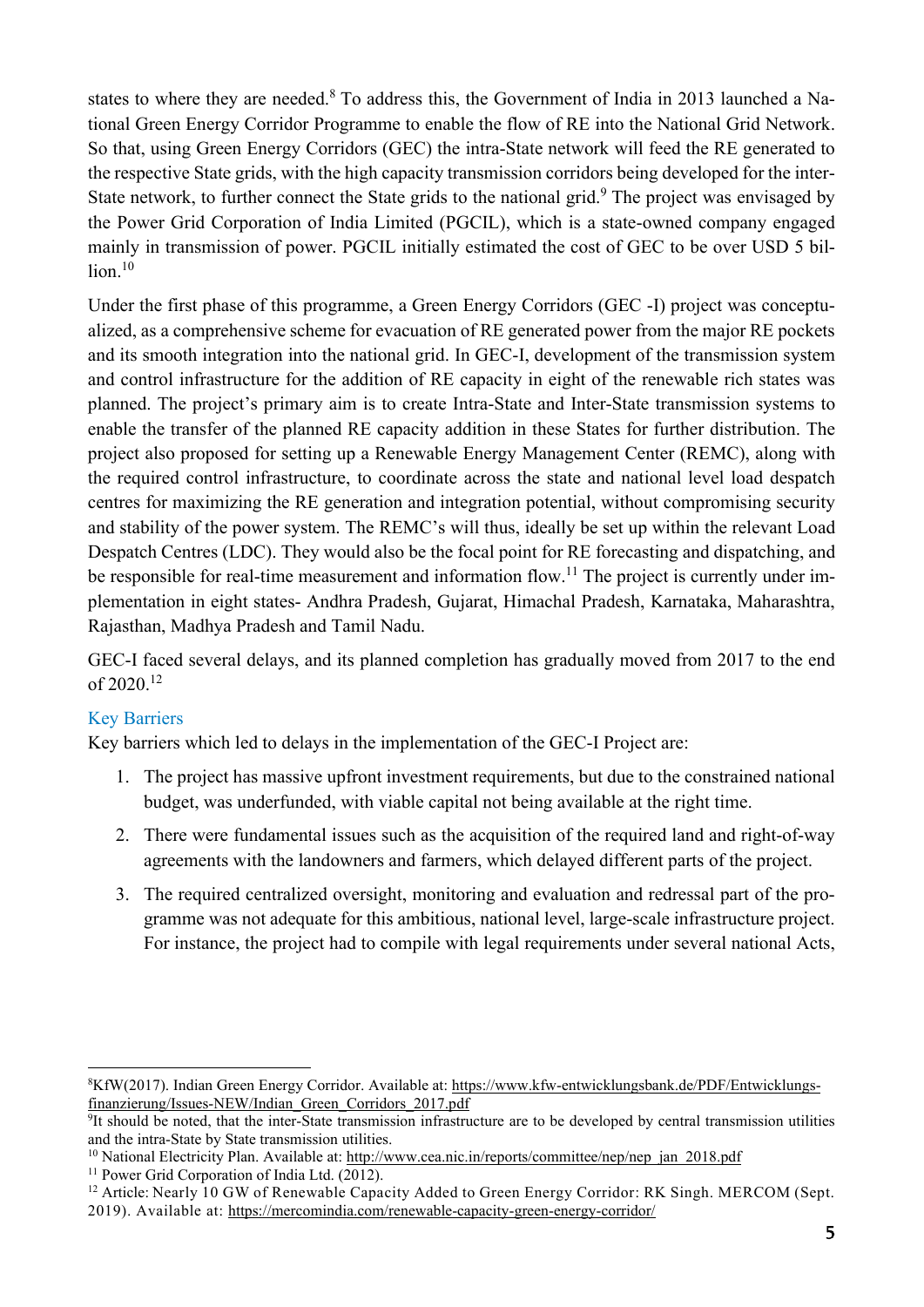such as the Forest (Conservation Act), 1980; the Wildlife (Protection) Act, 1972; Hazardous & Other Wastes (Management and Transboundary Movement) Rules,  $2016$ , etc.<sup>13</sup>

To help India achieve its RE and global climate goals, Germany entered a partnership with India -the five-year Indo-German Energy Programme (IGEN), in 2015 (this followed the 2013 joint declaration of intent to accelerate the use of RE in India). A main emphasis area of this partnership is the GEC projects, along with various other RE components. For this case study, we are focusing on Germany's support to India for the GEC-I project (2013-2020), which sought to address the above-mentioned barriers.

## International Climate Finance from Germany for India's GEC-I Project

With the aim of helping India bring more RE capacity to its grid, the German Federal Ministry for Economic Cooperation and Development (BMZ) is supporting the GEC-I project, through an agreement with India's MNRE, with KfW Development Bank as the finance partner, with GIZ supporting the project as the implementing technical partner. <sup>14</sup> Under this, KfW gave concessional loans of around 1 billion euros (500 million euros to the inter-state transmission projects and around 488 million euros to six different states under separate agreements for intra-state transmission projects)<sup>15</sup>, playing an instrumental role in addressing the financial barriers the project faced, by significantly lowering the cost of financing required to implement the project.<sup>16</sup> The overall amount committed to GEC projects by KfW till date is around 1.4 billion euros.<sup>17</sup>

## **OBJECTIVES**

The goals of the three main components of GEC-I are as follows:

- 1. Inter-State Transmission System: Building approximately 3200 ckm of transmission lines and 18000 MVA of substations;
- 2. Intra-State Transmission System: Building approximately 9400 circuit kilometres (ckm) of transmission lines and nearly 19000 Mega Volt-Amperes (MVA) of substations; and
- 3. Renewable Energy Management Centres: Establishing REMC's at the selected State LDC's and the National LDC, and also enabling them with the technical capacity and tools to undertake their defined role.

<sup>&</sup>lt;sup>13</sup> GEC- Environment & Social Safeguard Monitoring Report (2017). A version available at: http://apps.powergridindia.com/POWERGRID/docs/ENVIRONMENT/KfW%20Monitoring%20Report/Safeguard%20Monitoring%20Report%20Jan-June%202017.pdf

<sup>14</sup> GIZ website: https://www.giz.de/en/worldwide/15767.html

<sup>&</sup>lt;sup>15</sup> Ministry of Power's Press Release (December 2016). Available at: https://pib.gov.in/newsite/PrintRe-

lease.aspx?relid=155455

<sup>&</sup>lt;sup>16</sup> Note: Total KfW funding for the GEC projects is  $\sim$ 1.4 billion euros as concessional loans, of which  $\sim$ 1 billion euros is for GEC-I.

<sup>&</sup>lt;sup>17</sup> While GEC-I was still ongoing, a second phase of the project - GEC-II, was also announced in 2015, focusing on connecting solar parks in 21 different states with the national grid. This would be beneficial for the RE sector in India, where companies till now were facing an uncertain future with little clarity on how they can integrate effectively with the national grid, due to lack of sufficient transmission capacity. GEC-II is slated to be complete by end of 2021 and also has KfW supporting certain project components. A GEC-III is also envisaged, but its details are still to be announced, with possible additional funding from KfW and other international investors and funds. (*Source: Energy Forum - Newsletter (April 2019). IGEF Subgroup IV meeting on "Green Energy Corridors".*)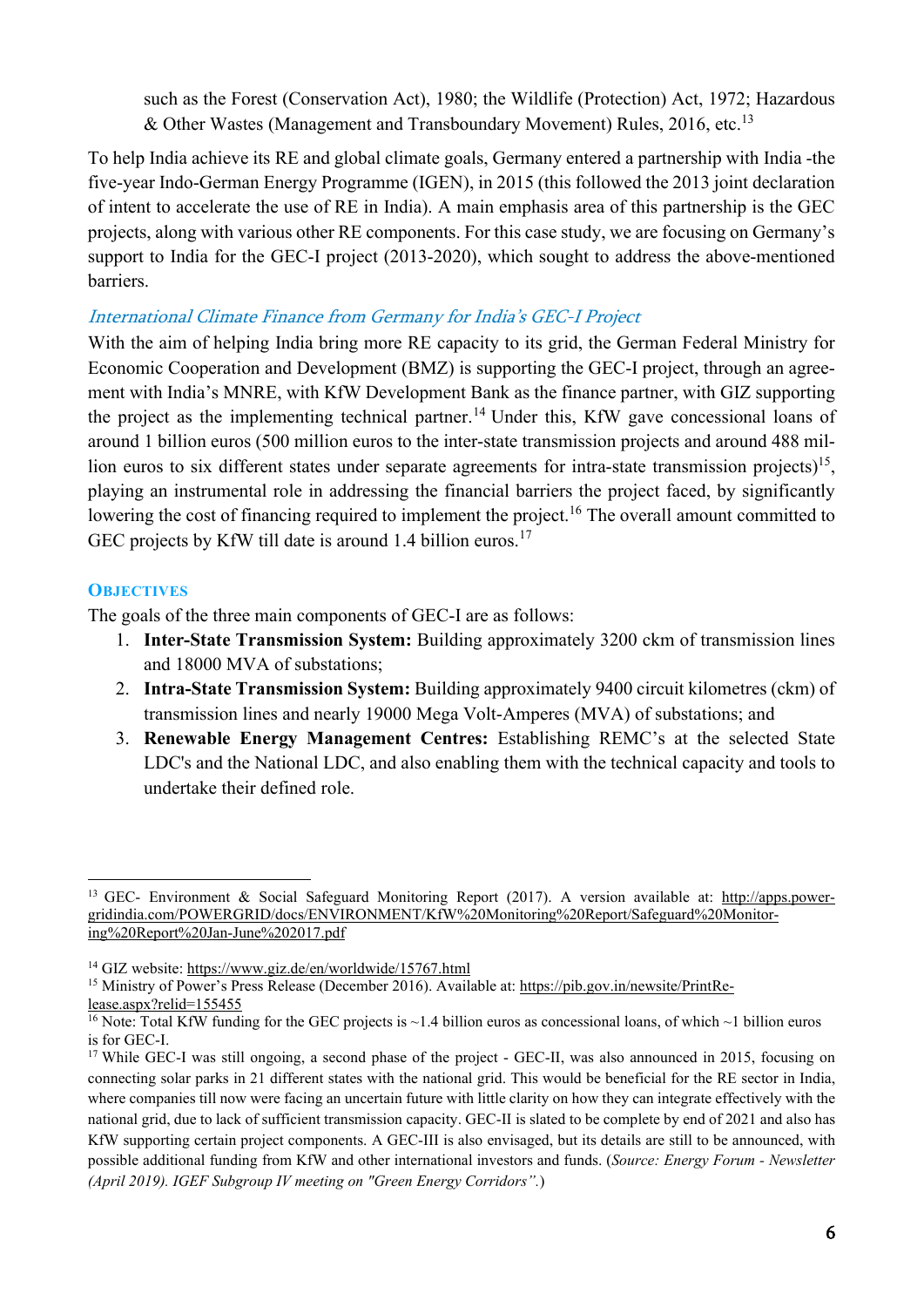### KEY ACTORS AND FINANCIAL MODEL

The GEC programme is being implemented by the MNRE, as part of its national drive to accelerate the adoption of RE and integrate this capacity effectively with the country's energy systems. GEC-I is being implemented in eight renewable rich states as well as with the central government for the national grid. As mentioned above, the project has three key components:

- 1. Inter-state Transmission: The state-owned entity, responsible for the transmission of energy in India, PGCIL is the implementing entity and is developing the inter-state transmission corridor, while the state transmission utilities of the eight renewable rich project states (Andhra Pradesh, Gujarat, Himachal Pradesh, Karnataka, Maharashtra, Rajasthan, Madhya Pradesh and Tamil Nadu), are responsible for setting up and strengthening the intra-state transmission infrastructure.
- 2. Intra-state Transmission: This project component was sanctioned in FY 2015-16, is monitored by the MNRE through a Project Appraisal Committee (PAC) formed under chairmanship of concerned Joint Secretary, with members from the Central Electricity Authority of India and PGCIL. The committee monitors the project & recommends on the disbursal of central grant to the specific state utilities.
- 3. Renewable Energy Management Centres: For this component of the project, PGCIL has been appointed as the Project Management Consultant (PMC). It is being established through a sanctioned budget of nearly 50 million euros (Rs. 409 crores<sup>18</sup>) by the Indian Ministry of Power. Technical assistance for this component is provided by GIZ, as part of the IGEN programme.



Figure 2: GEC-I project components, key actors and finance flows from KfW<sup>19</sup>

 $18$ Based on Exchange rate prevalent as on 11th March 2020: 1 Euro= Rs. 83.4; used throughout the case study.

<sup>&</sup>lt;sup>19</sup> Ministry of Power press release (https://pib.gov.in/newsite/PrintRelease.aspx?relid=155455); Financial Express Article (Feb 2020) (https://www.financialexpress.com/industry/govt-invites-germanys-state-run-kfw-to-fund-transmissionprojects/1873504/)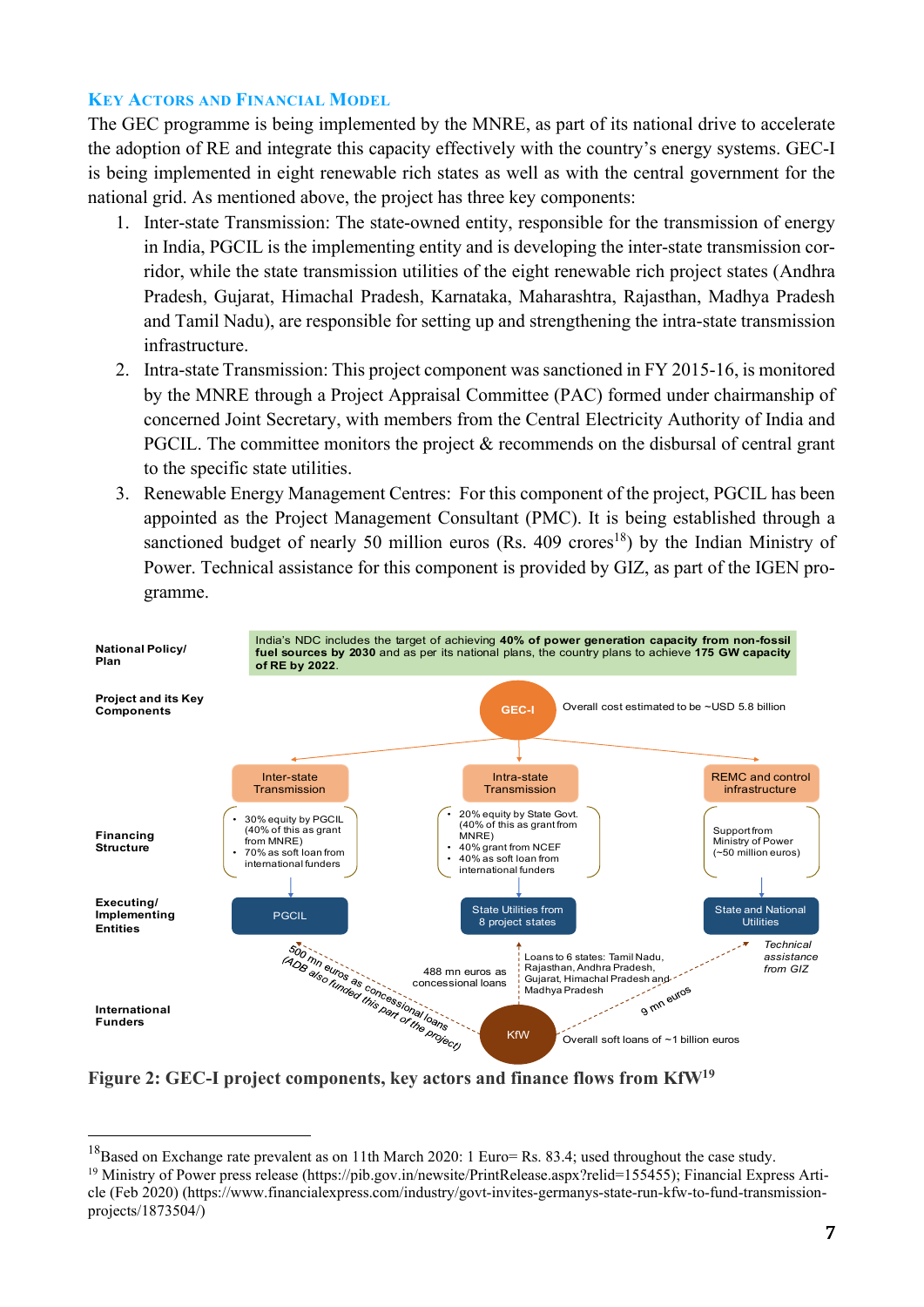The current estimated cost of Intra-State and Inter-State transmission systems is 1.6 billion euros (Rs. 12,693.94 Crores) and approximately 2 billion euros (Rs. 15,455 Crores), respectively. The funding for the project has been planned as mix from the central government and national funds, relevant Indian corporates, state utilities, and multilateral financial institutions - namely KfW and ADB. The financial allocation within India has been sourced from the National Clean Energy Fund (NCEF), through the MNRE.

For Inter-state transmission component, the total project activities have been split into Parts A, B, C and D as per finance requirement and timelines. KfW provided concessional loans of 500 million euros to PGCIL for Part A, B and C, while Asian Development Bank (ADB) provided a concessional loan of USD 1 billion for Part D to PGCIL (comprising of Sovereign guaranteed loan of USD 500 million and Non-Sovereign loan of USD 500 million)<sup>20</sup>.

For the Intra-state Transmission component, the grant from the central government is disbursed in two installments to the state utilities, 70% Advance on the award of contract, and balance 30% after successful commissioning and three months performance testing. The break-up of the 488 million euros total funding provided by KfW to six of the eight project states is depicted in Table 1.

| <b>Serial Number</b> | <b>State</b>     | <b>Amount of soft loans provided</b> |
|----------------------|------------------|--------------------------------------|
| $\mathbf{1}$         | Tamil Nadu       | 76 million euros                     |
| $\overline{2}$       | Rajasthan        | 49 million euros                     |
| 3                    | Himachal Pradesh | 57 million euros                     |
| $\overline{4}$       | Andhra Pradesh   | 68 million euros                     |
| 5                    | Gujarat          | 114 million euros                    |
| 6                    | Madhya Pradesh   | 124 million euros                    |
|                      | Total            | 488 million euros                    |

Table 1: Funding for Intra-state transmission projects by KfW

## POLICY LINKAGES

RE is a critical climate goal as well as a developmental aspect of the energy poor country, where till very recently 250 million people lacked access to reliable electricity in their homes. Through the National Solar Mission, which is a component of its National Action Plan on Climate Change (2008),

<sup>&</sup>lt;sup>20</sup> Business Standard (2016). Article accessible at: https://www.business-standard.com/article/news-cm/pgcil-seeks-us-1-000-million-loan-for-green-energy-corridor-from-adb-116111800174\_1.html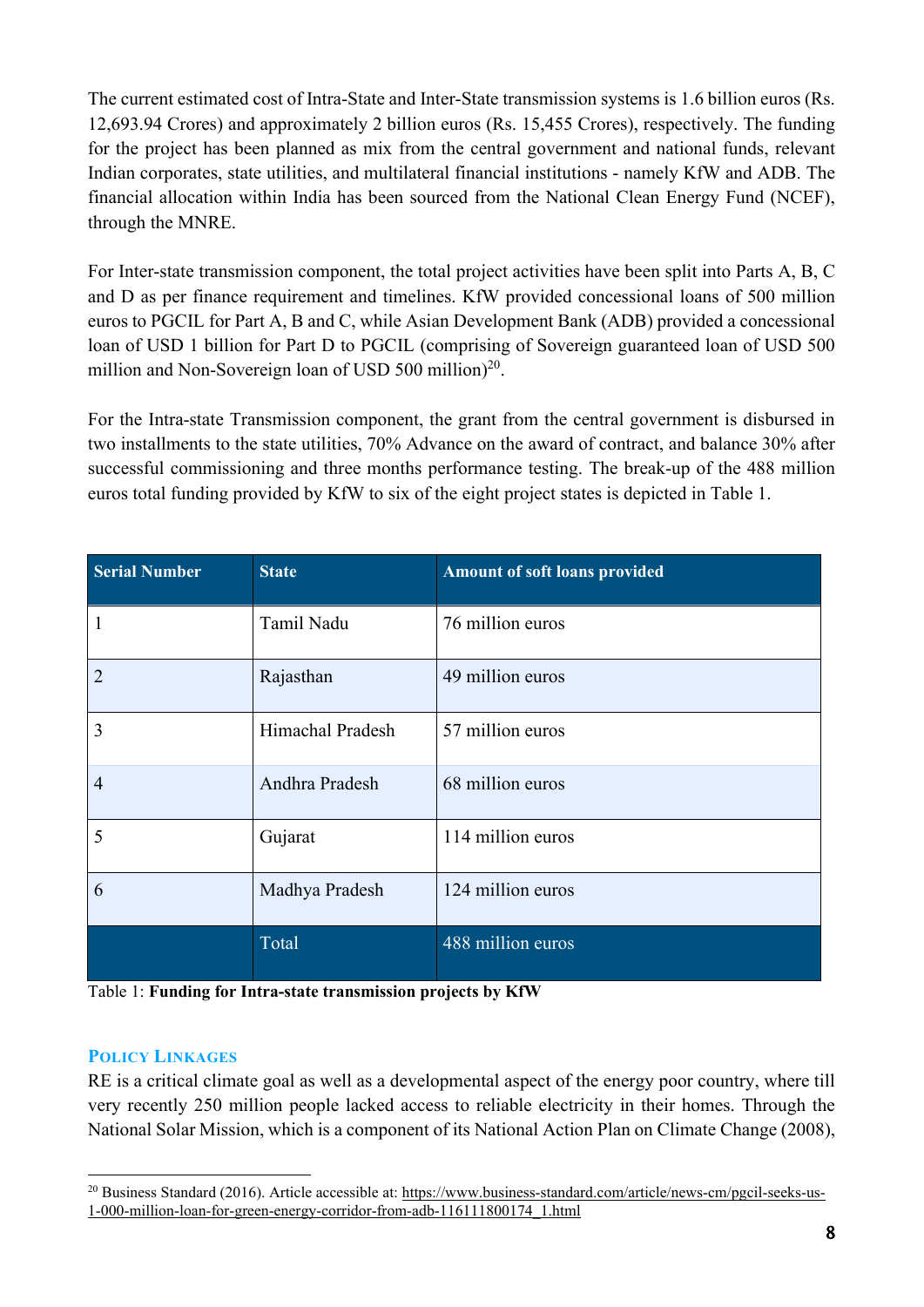the Government of India introduced its first comprehensive initiative to develop policies and programs for enhancing RE capacity. Further, India set itself the target of installing 100 GW of solar energy capacity, as a part of 175 GW of RE capacity by December 2022.

To achieve this, various policies and programmes aimed at significantly increasing the generation as well as the adoption of RE in the country have been introduced.<sup>21</sup> As mentioned earlier, India's NDC also includes the goal of cumulative 40% of generating capacity from non-fossil fuel sources by 2030. As per India's NDC, its RE target's achievement is dependent on adequate support from the international community, assuming an effective international architecture for quick diffusion of cutting edge climate technology in India and for joint collaborative R&D for such future technologies.

The GEC project plays a crucial role in achieving these goals by enabling the integration of the generated RE capacity in to the country's power systems, by leveraging international climate finance to make viable funding accessible.

## Current Status

The infrastructural development under the GEC had initially been slow and not at par with the expected deadline of March 31, 2018. However, the work on the project was ramped up with the new deadline being the end of 2020.

According to Mr R K Singh<sup>22</sup>, the Minister of Power and New and Renewable Energy, as on July 5, 2019, 2168.2 ckm (23% of target) of transmission lines and 4757 MVA (25%) of substations under Intra-State Transmission System *(See Table 3),*and 2467 ckm (78%) of transmission lines and 13000 MVA (72%) ofsubstations underInter-State Transmission System have been completed*(See Table 2)*. As per PGCIL, the establishment of the GEC under Inter-State Transmission System has already enhanced the cumulative Inter-Regional National Grid Capacity to about  $100 \text{ GW}^{23}$ .

| S. No.         | <b>State</b>        | Length of Transmission Lines in circuit Substation<br>kilometres (ckm) | capacity<br>in<br><b>MVA</b> |
|----------------|---------------------|------------------------------------------------------------------------|------------------------------|
| $\mathbf{1}$   | Rajasthan           | 1477                                                                   | 6000                         |
| $\overline{2}$ | Gujarat             | 942                                                                    | 6000                         |
| $\overline{3}$ | Tamil Nadu          | 48                                                                     | 1000                         |
|                | <b>Total</b>        | 2467                                                                   | 13000                        |
|                | <b>Project Goal</b> | 3200                                                                   | 18000                        |

<sup>21</sup> https://pib.gov.in/newsite/PrintRelease.aspx?relid=179768

<sup>&</sup>lt;sup>22</sup> Current progress of the GEC project provided in response to a question asked in Lok Sabha Meeting.

http://164.100.47.194/loksabha/questions/QResult15.aspx?qref=3229&lsno=17

<sup>23</sup>https://www.saurenergy.com/solar-energy-news/10-gw-re-capacity-added-under-green-energy-corridor-rk-singh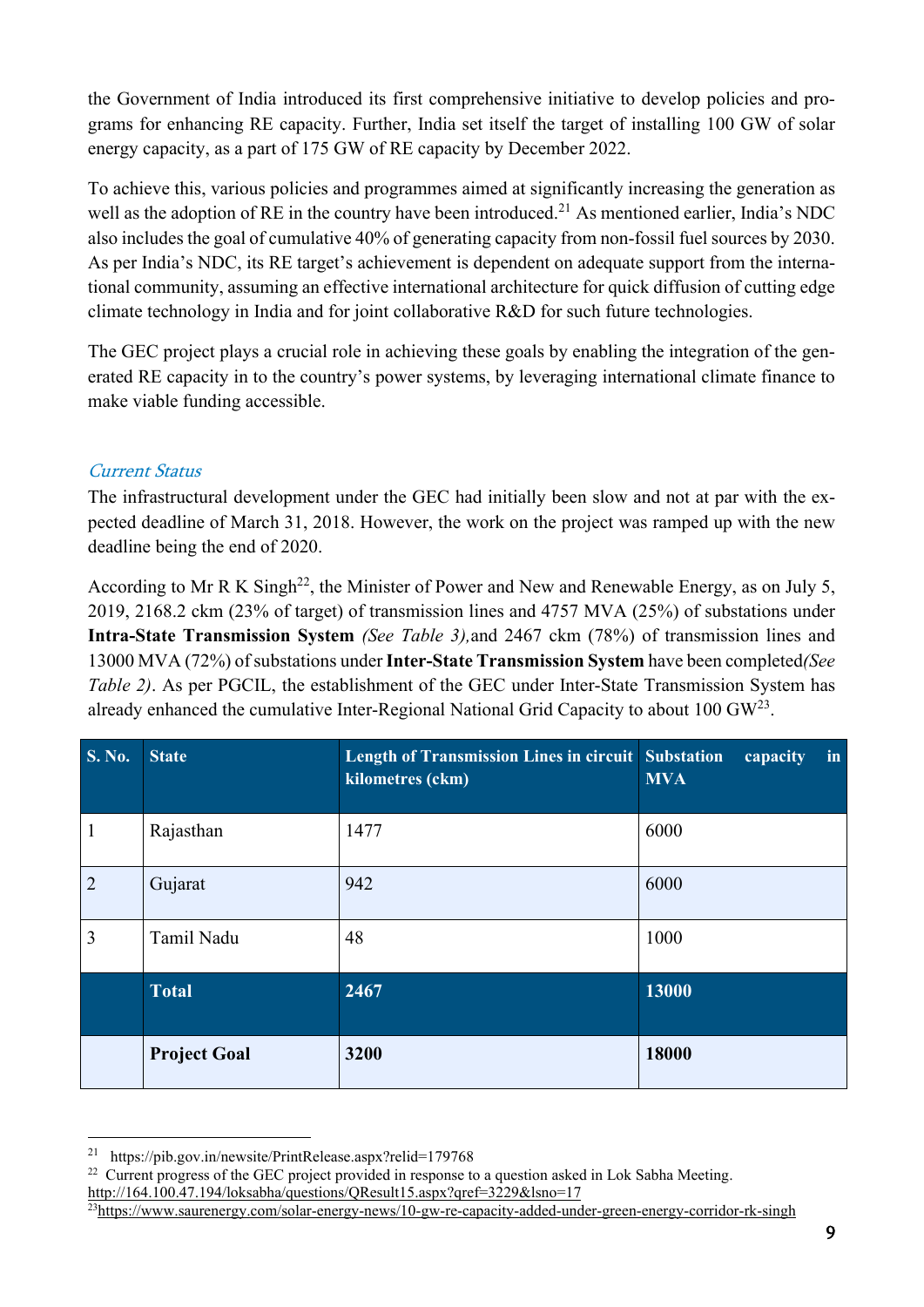Table 2: Progress under Inter-State Transmission System as on July 05, 2019

| <b>S. No.</b>  | <b>Project State</b> | Length<br><b>Transmission</b><br>Lines (in ckm) | of Substation capacity<br>(in MVA) | <b>Capacity Addition (in MW)</b> |
|----------------|----------------------|-------------------------------------------------|------------------------------------|----------------------------------|
| $\mathbf{1}$   | Andhra Pradesh       | 278.20                                          | 315                                | 613                              |
| $\overline{2}$ | Gujarat              | 325.30                                          | 800                                | 668                              |
| 3              | Himachal Pradesh     | 8.00                                            | $\overline{\phantom{0}}$           | 40                               |
| $\overline{4}$ | Karnataka            | 231.00                                          | 1000                               | 1532                             |
| 5              | Madhya Pradesh       | 434.20                                          | 612                                | 4593                             |
| 6              | Maharashtra          | 87.50                                           | $\overline{\phantom{m}}$           | 865                              |
| $\tau$         | Rajasthan            | 522.00                                          | 1000                               | 1100                             |
| 8              | Tamil Nadu           | 282.00                                          | 1030                               | 850                              |
|                | <b>Total</b>         | 2168.20                                         | 4757                               | 10261                            |
|                | <b>Project Goal</b>  | 9400                                            | 19000                              |                                  |

Table 3: Progress under Intra-State Transmission System as on July 05, 2019

## Transformational Change Assessment

This chapter will try to assess the transformational change that the international funding for the GEC project has resulted in. The transformational change will be assessed on the basis of the hypothesis mentioned underneath.

Hypothesis 1: Provision of international climate finance plays an important role in strengthening the programme design by bringing together a range of key actors, which can raise the climate ambition of developing countries.

Mobilization of finance for investment, effective institutional mechanisms and innovation in the RE sector is a key challenge for climate change mitigation. Energy transition in developing countries, which are rich in RE resources, depends on the provision of affordable finance, adequate infrastructure and regulatory support mechanisms. Viable infrastructure is a primary challenge for many countries, including India, where issues ranging from a lack of transmission network to inadequate access to affordable finance for building the infrastructure, can impede RE growth. This makes the role of international climate finance along with the required technical assistance, critical. In this regard, the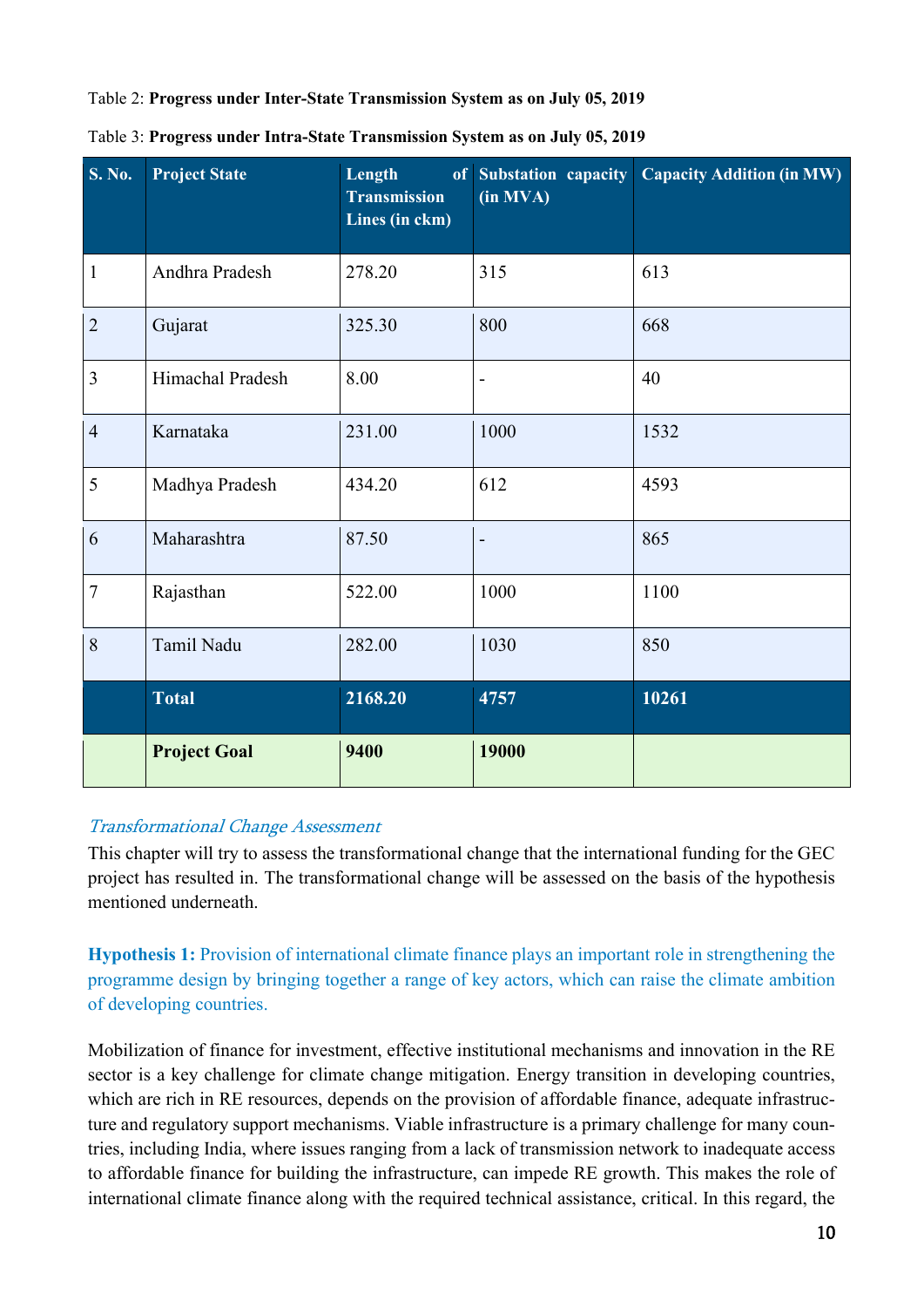financing provided by KfW and ADB for GEC-I project has supported development of infrastructure gaps, while also bringing together the relevant actors and developing their capacities to address technical roadblocks.

International climate financing often requires the key nodal government bodies to be closely involved and responsible for the project. In this case, the Indian Ministry of Power (MoP) and MNRE were closely engaged with, as was the state-owned PGCIL and the state utilities from the project states. This itself was a feat, to get these distinct bodies together to address their common issues, which may not directly fall under the mandate of either one of these entities alone. The access to affordable finance and the direct benefits these actors were able to foresee, also ensured their active participation. Through a separate project component, the State Load Despatch Centres (SLDC's) and the National Load Despatch Centres (NLDC's) was also brought on board, with a focus on ramping up their capacity and establishing uniform processes, which will allow smoother interactions going forward.

The enlistment of these separate entities, through structured project activities, with processes in place for systemic learning, acted as a catalyst for this large public infrastructure project.

## Hypothesis 2: Provision of international climate finance plays an instrumental role in driving institutional innovation and enhancing capacity.

This hypothesis intends to throw light on role played by international climate finance in improving governance processes and in enhancing capabilities. Learning how to access and effectively use international financing options represents a crucial step in a developing nation's long-term transition to climate-resilient development pathways. It requires considerable efforts by the country receiving such funds to put in place the necessary policy, technical and financial means to mainstream climate change considerations into the RE sector and provide the basis to shift to low-carbon economy. Establishment of REMC's equipped with state-of-the-art RE forecasting & monitoring systems, as envisaged as part of GEC project, has resulted in monitoring and evaluation (M&E) capacity building of PGCIL and STU's through adoption of global best practices to facilitate grid integration of RE.<sup>24</sup>

In India, existing control centres lacked RE forecasting systems, scheduling, monitoring and reserve management abilities. To alleviate this problem, the implementation of the REMCs as a Central Scheme has been approved by the Government of India. The planning and formulation of 11 REMCs under the project have placed India among a league of few nations, which have such state-of-the-art management centers for RE integration. The REMC's are equipped with Artificial Intelligence based RE forecasting and scheduling tools and provide greater visualization and enhanced situational awareness to the grid operators. As per the new plans, the REMCs would be separated into the Southern, Western and Northern regions across the seven major resource rich states and various projects of the GEC project. These REMCs are being managed by Power System Operation Corporation of India Ltd. (POSOCO) at Regional and National level and at State level by SLDCs.

((https://www.google.com/url?sa=t&rct=j&q=&esrc=s&source=web&cd=1&cad=rja&uact=8&ved=2ahUKEwj6mcCy nufoAhUO7XMBHSNTAcUQFjAAegQIARAB&url=https%3A%2F%2Fpower-

 $24$  Ministry of Power's office memorandum (2017). Accessible at:

min.nic.in%2Fsites%2Fdefault%2Ffiles%2Fwebform%2Fnotices%2FSFC\_proposal\_for\_establishment\_of\_renewable\_energy\_management\_centre\_1.pdf&usg=AOvVaw1KVHiQJwJur9UOTryBuGKf)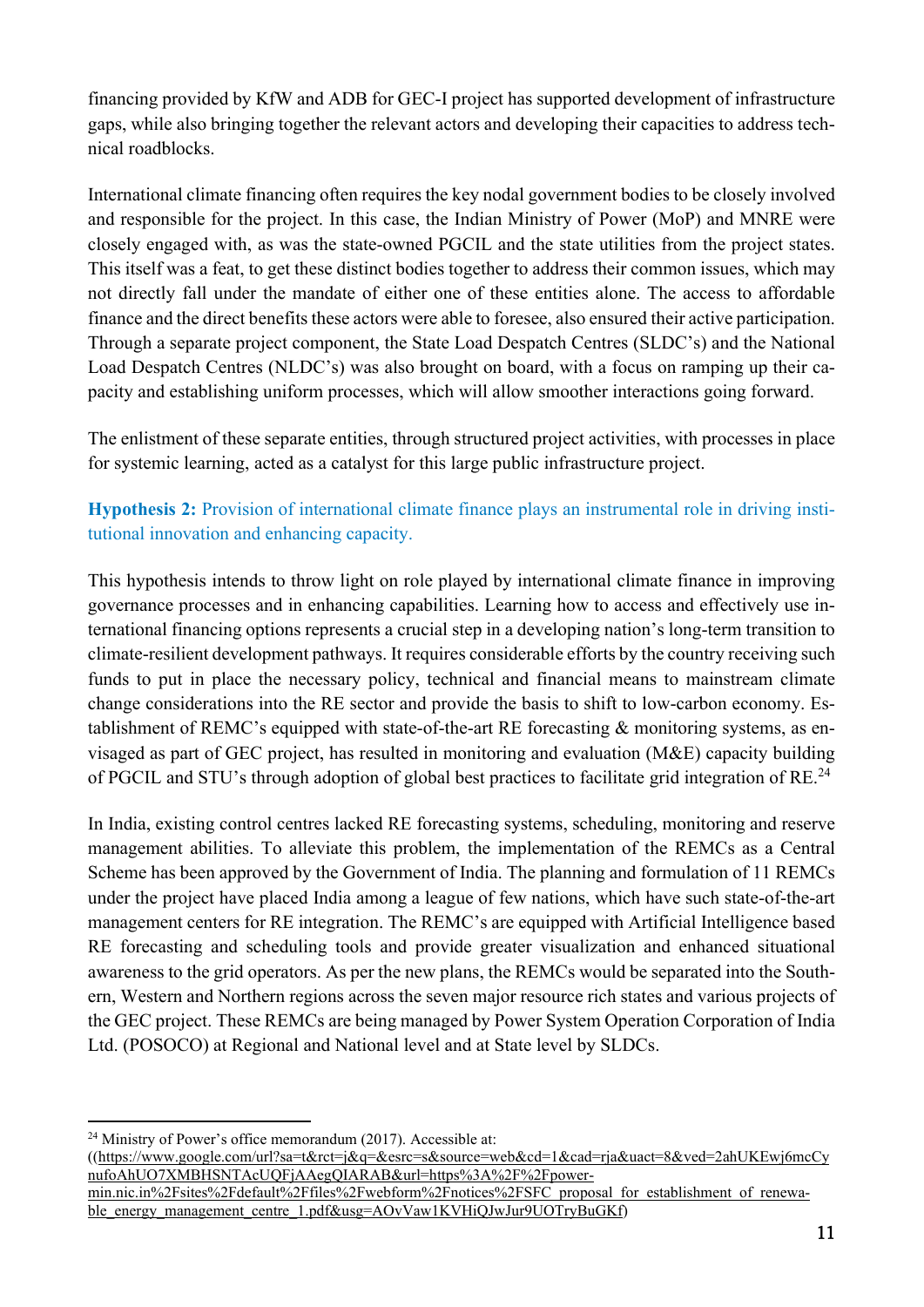

Figure 3: Renewable Energy Management Centres<sup>25</sup>

The mobilisation of funds from multilateral funding entities for GEC Project have resulted in transformational change by requiring a high degree of transparency, improved governance processes, and the need for a robust monitoring system in place. For instance, the work under intra-state transmission network under the GEC project is allocated through a competitive bidding process. The progress of the allotted work is monitored by the MNRE regularly and publically disclosed. A Project Appraisal Committee regularly monitors the project & recommends on the disbursal of the central grant to the state utilities. In regard to the REMCs, PGCIL which had already worked on similar control centre projects in the past, has been assigned the implementation role. On completion, PGCIL will hand the REMCs over to the states.

## Hypothesis 3: Provision of international climate finance facilitates high-level political intervention, which can hasten implementation of complex national level infrastructure projects.

This hypothesis showcases how large scale international financing for the GEC project can play a crucial role in bringing about high-level political intervention to make sure that the project is on the right track and it meets its proposed deadlines. This is especially the case where the output is a tangible public infrastructure good. For instance, India and Germany, following wide-ranging discussions between India's Prime Minister Narendra Modi and Germany's Chancellor Angela Merkel,

(https://www.google.com/url?sa=t&rct=j&q=&esrc=s&source=web&cd=1&cad=rja&uact=8&ved=2ahUKEwj6mcCyn ufoAhUO7XMBHSNTAcUQFjAAegQIARAB&url=https%3A%2F%2Fpower-

<sup>&</sup>lt;sup>25</sup> Ministry of Power press release (https://pib.gov.in/PressReleseDetailm.aspx?PRID=1604689); Ministry of power's office memorandum

min.nic.in%2Fsites%2Fdefault%2Ffiles%2Fwebform%2Fnotices%2FSFC\_proposal\_for\_establishment\_of\_renewable\_energy\_management\_centre\_1.pdf&usg=AOvVaw1KVHiQJwJur9UOTryBuGKf)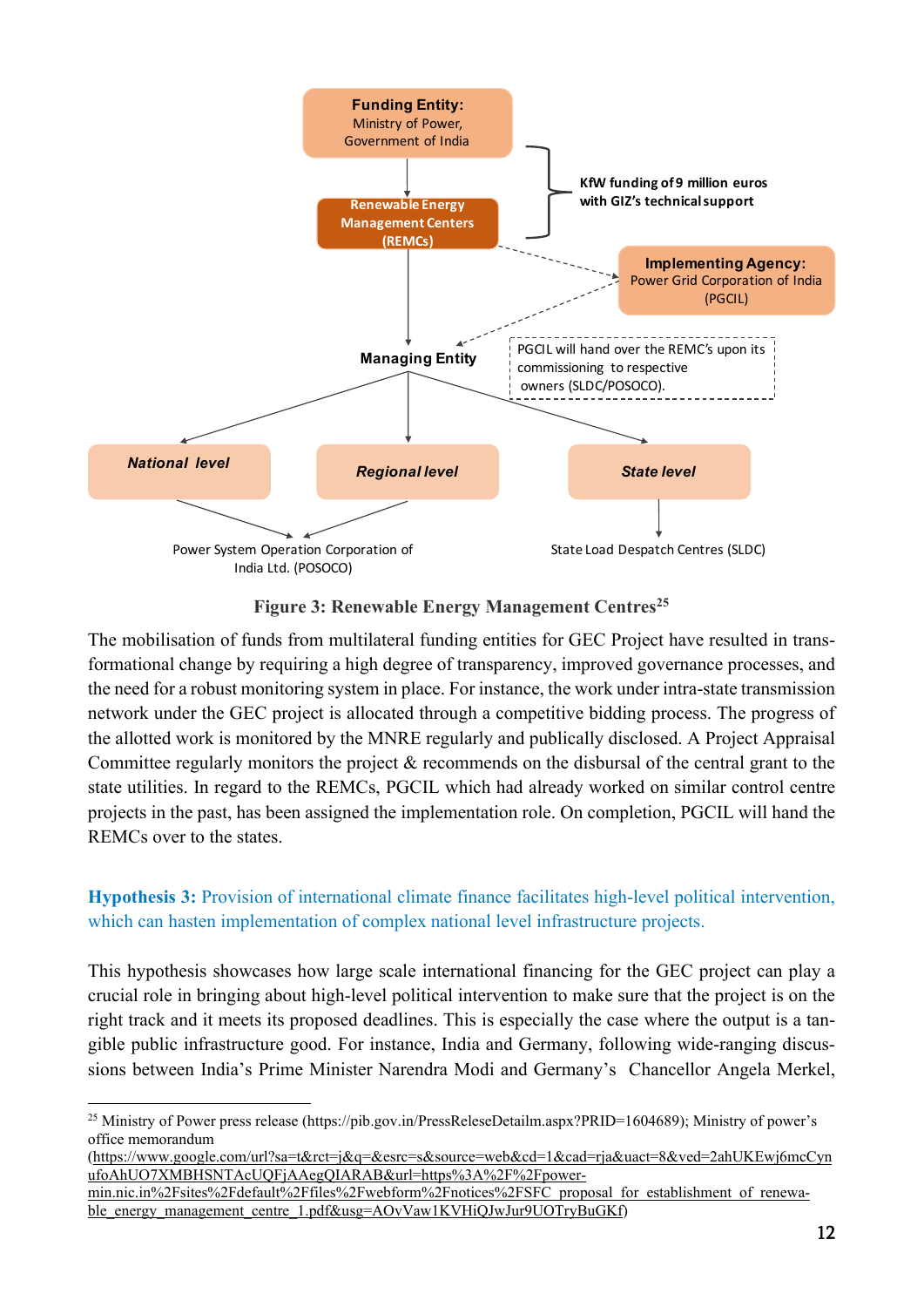took a giant step towards clean energy collaboration with the creation of long-term 'Climate and Renewable Alliance' on 5<sup>th</sup> October 2015. With a long term vision and a comprehensive agenda of cooperation, the alliance resulted in Germany extending a lump sum assistance of over one billion euros for India's GEC and a new assistance package of over a billion euros for solar projects in India.<sup>26</sup>

Against such a backdrop, provision of international finance for GEC project further facilitated high level political intervention to ensure hassle-free implementation of the project. In November 2019, following project delays, Prime Minister Narendra Modi intervened to resolve the various issues of land, right of way and forest clearances that were hampering the implementation of the project. He tasked the Cabinet Secretary Rajiv Gauba to work with the state governments and the Ministries and immediately resolve the issue of land required for the projects within 10 days. With the Cabinet Secretary deputed to resolve such issues, the progress of the project gradually picked up. The Prime Minister also directed the state governments to resolve such issues expeditiously and appealed to them and the MNRE to speed up execution for early completion of the project.

Moreover, to further oversee the project, the Indian Parliament's Standing Committee on Energy was been given the mandate and is actively involved in evaluating the progress of the GEC project. The committee also provides recommendations to give the desired thrust to the project for its proper implementation, tasked with highlighting the gaps and the roadblocks these face. The committee in its 39<sup>th</sup> Parliamentary report, titled "Demands for Grants of the Ministry of New and Renewable Energy (MNRE) for the year 2018-19" pointed out that the funds available to support the program had increased in that fiscal year. The committee also highlighted the mismatch between the year's goal and the funds allocated. Recently, in March 2020, a Parliamentary panel conducted an assessment and found the project achievements to be unsatisfactory in relation to the goals and timelines set, expressing their displeasure with the MNRE for missing deadlines. It asked the Ministry to identify lag areas and take corrective actions on "mission mode," without any further delay. Such public interventions put the required pressure to keep these projects advancing.

The provision of international climate finance has significantly raised the country's ambitions through various amendments to the country's regulatory framework. The number of policies in place to support the RE transition has increased manifold. These policy changes provide a mechanism to ensure that the project is on the right track and meets its objectives. To achieve the objectives of the project, the following policies and programmes aimed at the improvement of the generation as well as the adoption of solar energy in the country have been introduced.<sup>27</sup>

- The Inter-State Transmission System charges and losses for inter-state sale of solar and wind power for projects to be commissioned by March 2022 have been waived off to encourage setting up of the projects in states that have greater resource potential and availability of suitable land.
- Target for Solar Parks has been enhanced from 20 GW to 40 GW. 41 Solar Parks in 21 States with aggregate capacity of over 26 GW have already been sanctioned.

<sup>26</sup> The Economic Times (2015). Article accessible at: https://economictimes.indiatimes.com/news/politics-and-nation/germany-extends-2-25-billion-support-to-india-for-clean-energy-corridor-solar-projects/articleshow/49236058.cms

<sup>27</sup> https://pib.gov.in/newsite/PrintRelease.aspx?relid=179768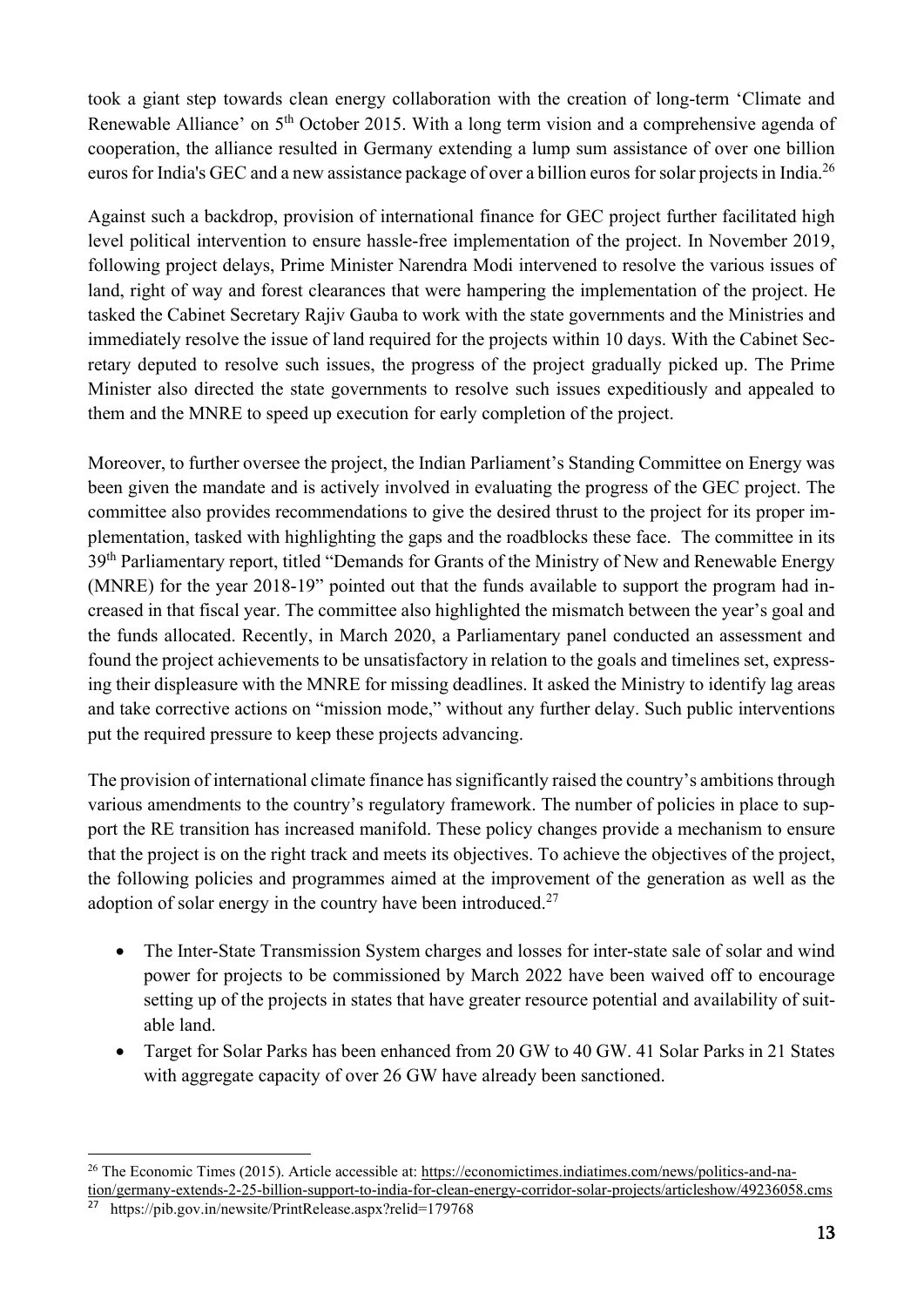The Indian Government is in the process to notify Renewable Purchase Obligation (RPO) trajectory upto the year 2022, and Renewable Generation Obligation (RGO) has been introduced to encourage coal based thermal power generators to diversify in RE portfolio.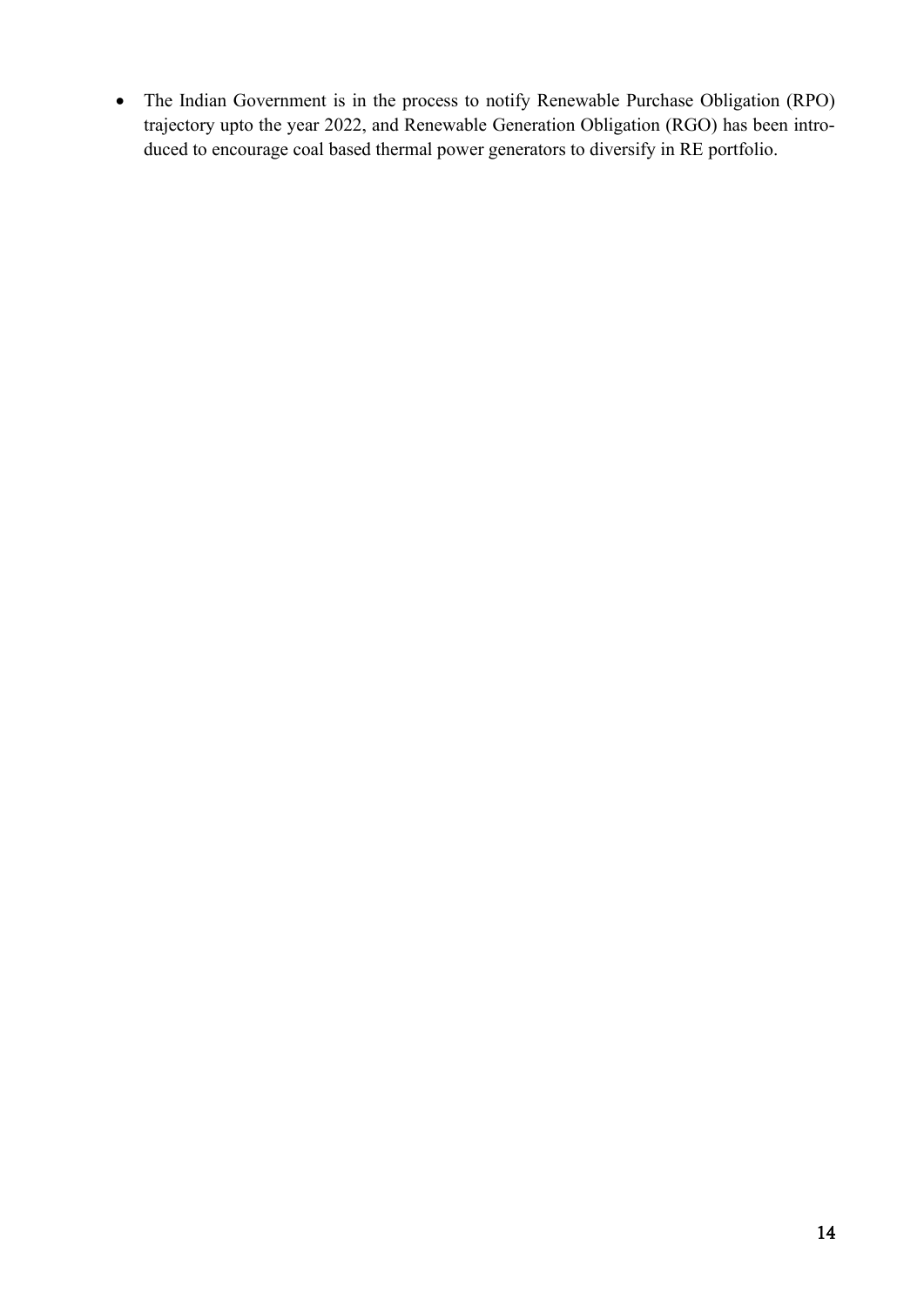# Case Study II: GCF Line of Credit for Solar Rooftop PV deployment in India

| <b>Brief Overview of the Project</b>   |                                                                                                                                                                                                 |  |
|----------------------------------------|-------------------------------------------------------------------------------------------------------------------------------------------------------------------------------------------------|--|
| <b>Information</b>                     | <b>Description</b>                                                                                                                                                                              |  |
| Title of Project                       | Line of Credit for Solar Rooftop segment for Com-<br>mercial, Industrial and Residential Housing Sector                                                                                         |  |
| <b>Action Area</b>                     | Mitigation                                                                                                                                                                                      |  |
| Focus Area                             | Financing                                                                                                                                                                                       |  |
| <b>Objectives of Project</b>           | Enabling access to long term, affordable finance for<br>solar rooftop installation projects in commercial, in-<br>dustrial and residential housing sectors, including<br>vulnerable communities |  |
| Level of Project                       | National                                                                                                                                                                                        |  |
| Geographic Coverage                    | India                                                                                                                                                                                           |  |
| Sectors targeted                       | Renewable energy- Solar PV; Commercial, Industrial<br>and Residential Housing                                                                                                                   |  |
| <b>Timeline</b>                        |                                                                                                                                                                                                 |  |
| Date of Implementation                 | 01/04/2018                                                                                                                                                                                      |  |
| <b>Estimated Implementation Period</b> | 5 years                                                                                                                                                                                         |  |
| <b>Expected Date of Completion</b>     | 31/03/2023                                                                                                                                                                                      |  |
| Status of project                      | Completion pending                                                                                                                                                                              |  |
| <b>Investment Data</b>                 |                                                                                                                                                                                                 |  |
| <b>Total Project Investment</b>        | USD 250 million                                                                                                                                                                                 |  |
| Financing                              | Private loan financing (by GCF); Co-financing<br>(60%- by TCCL and equity of project developer)                                                                                                 |  |
| <b>Implementing/Funding Entity</b>     |                                                                                                                                                                                                 |  |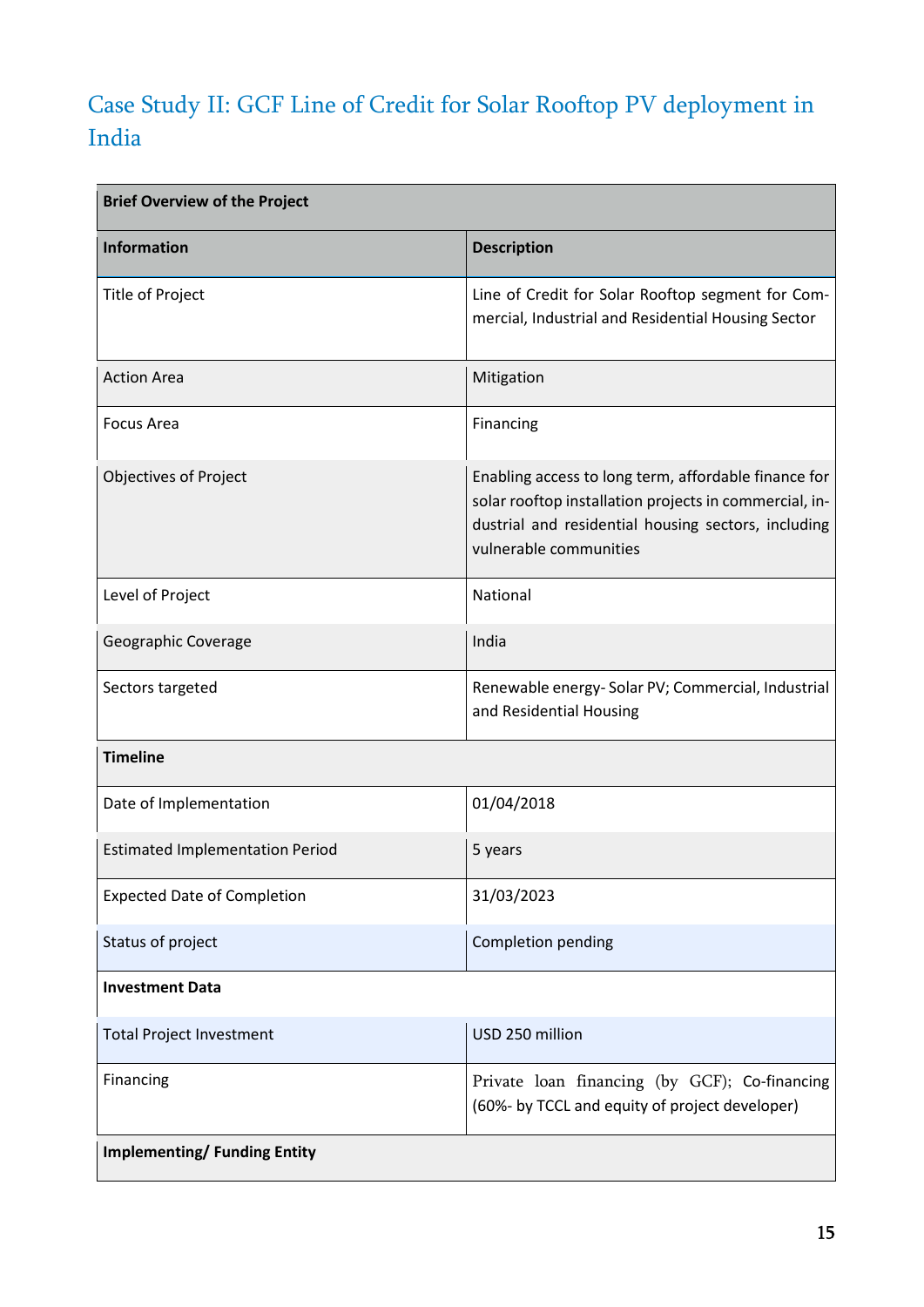| <b>Brief Overview of the Project</b> |                                                                                                                                              |  |
|--------------------------------------|----------------------------------------------------------------------------------------------------------------------------------------------|--|
| <b>Information</b>                   | <b>Description</b>                                                                                                                           |  |
| <b>International Funding Entity</b>  | Green Climate Fund                                                                                                                           |  |
| Intervention of Funding Agency       | 40% co-financing by GCF of USD 100 million, in form<br>of senior loan. Aim of funding is to overcome barri-<br>ers of low-carbon investment. |  |
| <b>National Designated Authority</b> | Ministry of Environment, Forests and Climate<br>Change                                                                                       |  |
| <b>Accredited Entity</b>             | National Bank for Agriculture and Rural Develop-<br>ment (NABARD)                                                                            |  |
| <b>Executing Entity</b>              | Tata Cleantech Capital Limited (TCCL)                                                                                                        |  |
| Beneficiary                          | Commercial, Industrial & Residential housing sec-<br>tors                                                                                    |  |

## **Background**

A critical part of India's 175 GW of renewable energy (RE) generation capacity by 2022, is a specific target of 40GW of solar rooftop projects. Till March 2019, 28GW of solar capacity had been installed in India28, of which the share of solar rooftop was seen to be just 14%. Even though the solar rooftop capacity reached, is much below the expected goal, Institute of Energy Economics and Financial Analysis (IEEFA) has observed that rooftop solar has seen the fastest growth rate, among renewable energy sub-sectors in India. Between 2012 and 2018, a compound annual growth rate of 116% has been observed for this sector.<sup>29</sup>

As of September 2019, the solar rooftop installed capacity had reached 5,252 MW, with 53% of this installed capacity coming from the industrial sector, 21% from the commercial, 12.6% from the public sector and 13.5% from the residential sector. Though capacity addition between 2018 and 2019 has increased by 17%, however, growth rate has seen a drastic fall.<sup>30</sup> According to Bloomberg New Energy Finance, one of the major bottleneck in the solar rooftop sector is the lack of growth of this market on the residential front and which can be attributed to the fact that most PV is fully selffunded. Improved access to debt for rooftop developers or customers would accelerate the market.<sup>31</sup>

Many schemes have been introduced to help reach the target India has set. The World bank, with the State Bank of India (SBI) implemented a scheme to support addition of 235MW of solar rooftop

<sup>&</sup>lt;sup>28</sup> All India Installed Capacity. March, 2019. CEA. http://www.cea.nic.in/reports/monthly/installedcapacity/2019/installed\_capacity-03.pdf

<sup>&</sup>lt;sup>29</sup> Garg, Vibhuti., Buckley, Tim. May, 2019. Vast Potential of Rooftop Solar in India- Scaling the Pace for Rapidly Increasing Rooftop Solar Installations in India. Institute for Energy Economics and Financial Analysis.

<sup>30</sup> India Solar Rooftop Map, September 2019. December, 2019. Bridge to India. https://bridgetoindia.com/report/indiasolar-rooftop-map-december-2019/

<sup>&</sup>lt;sup>31</sup> Accelerating India's Clean Energy Transition- The future of rooftop PV and other distributed energy markets in India. November, 2017. Bloomberg New Energy Finance. https://data.bloomber-

glp.com/bnef/sites/14/2017/11/BNEF\_Accelerating-Indias-Clean-Energy-Transition\_Nov-2017.pdf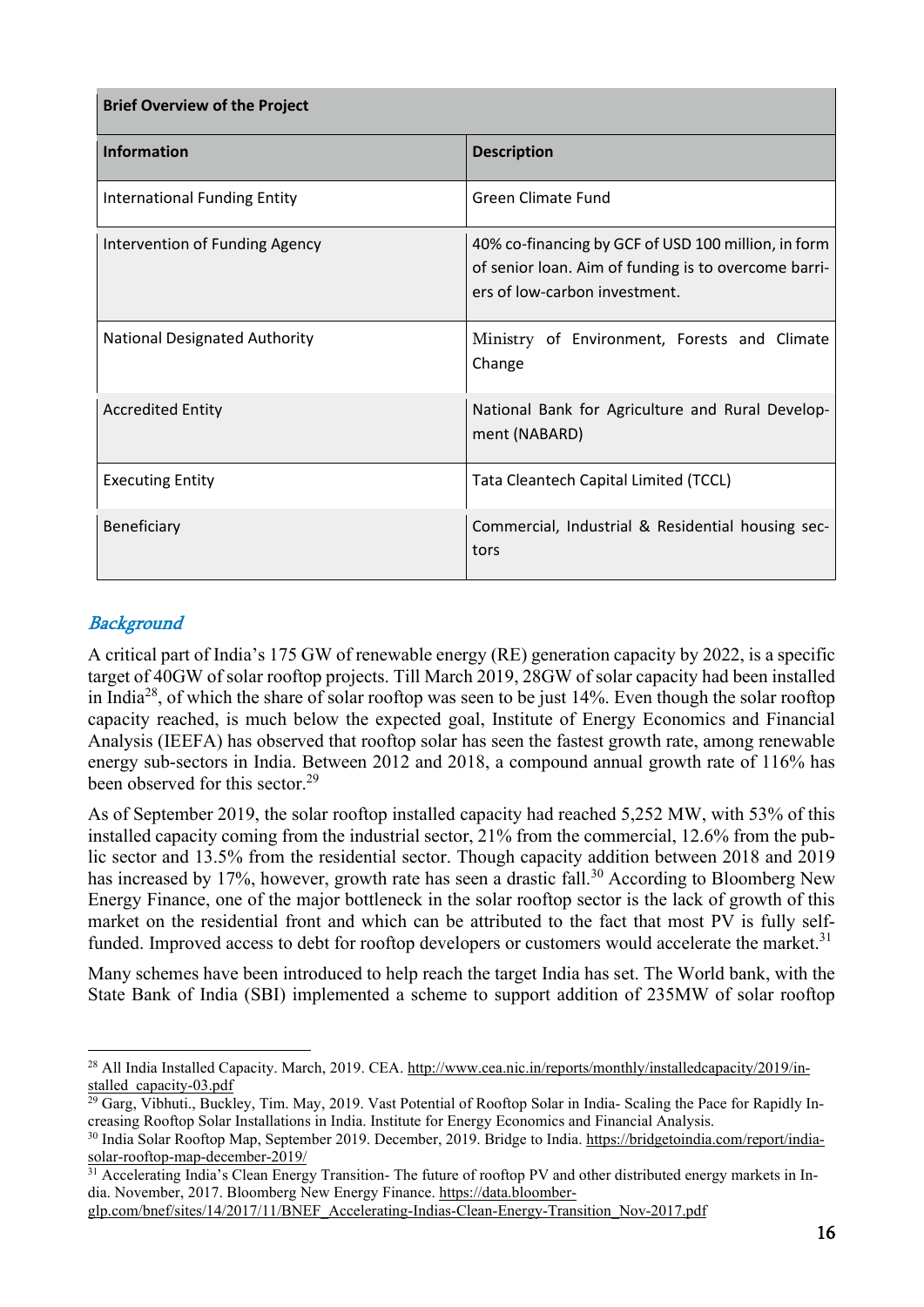capacity.32 Concessional loans have been made available for financial assistance of USD 750 million  $(6688 \text{ million})^{33}$ , by Asian Development Bank (ADB), New Development Bank (NDB). KfW has also extended financial support for rural solar deployment.<sup>34</sup> Commercial Indian banks like SBI, Punjab National Bank (PNB), and Canara Bank, have also assisted for solar rooftop projects.<sup>35</sup>

The government has enacted and promoted a number of macroeconomic level sector reforms to help assist a transition to renewable energy, and specially solar power. Financial intervention is still however required to overcome hurdles and barriers.

## NATIONAL POLICY FRAMEWORK<sup>36 37</sup> 38

In India, there are many policies and schemes for driving renewable energy (RE), especially from solar. These were used as the basis for India's proposal to GCF, through its National Implementing Entity –NABARD, asking for support to help achieve the country's RE goals.

- Energy policies like Electricity Act 2003, National Electricity Policy 2005, and Integrated Energy Policy 2006 promote the shift to and development of RE. These coupled with specific Infrastructure Policies, directly help drive solar rooftop PV's adoption. These policies/ schemes help this transition by incentivising people to shift to a cleaner form of energy consumption. Schemes like *The Energy Conservation Building Code (ECO Niwas Samhita)*, specifically the Residential Buildings (ECBC-R), aims at boosting energy efficiency in the residential sector and create more demand for renewable energy-generation sources. Specifically for solar rooftop installation, schemes/policies like *Model Building Bye-Laws 2016*, mandate rooftop PV installations for both old and new buildings, *Net Metering* encourages self-consumption of electricity generated from the solar rooftop and *Rent a Roof Policy* promotes developers to rent out rooftops and offer leases to each household, and feed the power to the grid.
- Fiscal Initiatives: Financial support, through fiscal and monetary policies, have also helped boost this shift to solar power, specifically for solar rooftop PV.
	- a. MNRE announced *financial incentives for DISCOMs* to support rooftop solar installations, through direct and indirect tax benefits such as sales tax, excise duty exemptions and custom duty exceptions.
	- b. *Exemption from income tax*, for project developers, on all earnings from a project in its first 10 years of operation and *accelerated depreciation (AD)* for solar energy producers to claim 40% of the costs in the first year itself.
	- c. *Solar Rooftop Subsidy Scheme*, provides capital subsidies to promote use of solar rooftop by providing subsidy on solar rooftop installations to the residential sector consumers.
	- d. *Tariff Policy, 2006* has started the mechanism of *Renewable Energy Portfolio (RPO)* to fix a minimum percentage of purchase of energy consumption from renewable energy sources, by the States, and giving special tariff to solar energy. Further, *Renewable Energy*

<sup>34</sup> Clean Technica. August, 2018. KfW Signs €200 Million Loan To Promote Renewable Energy In Rural India.

<sup>&</sup>lt;sup>32</sup> The World Bank. India Project Update: Grid Connected Rooftop Solar Photovoltaic Program. February, 2019. https://www.worldbank.org/en/results/2019/02/27/grid-connected-rooftop-solar-photovoltaic-project

<sup>&</sup>lt;sup>33</sup> Conversion on basis of current conversion rate. 1 USD = 0.916 EUR; used throughout the document

https://cleantechnica.com/2018/08/23/kfw-signs-e200-million-loan-to-promote-renewable-energy-in-rural-india/

<sup>35</sup> PIB, MNRE. December 2017. https://pib.gov.in/PressReleaseIframePage.aspx?PRID=1514215

<sup>36</sup> Energy 2020, India. Global Legal Insights. https://www.globallegalinsights.com/practice-areas/energy-laws-and-regulations/india

<sup>&</sup>lt;sup>37</sup> Goel, Malti. July, 2016. Solar rooftop in India: Policies, challenges and outlook. Green Energy and Environment, Vol. 1, Issue 2, pp. 129-137. https://www.sciencedirect.com/science/article/pii/S2468025716300231

<sup>38</sup> GCF Documentation. Funding Proposal- FP081: Line of credit for solar rooftop segment for commercial, industrial and residential housing sectors. National Bank for Agriculture and Rural Development (NABARD). March, 2018.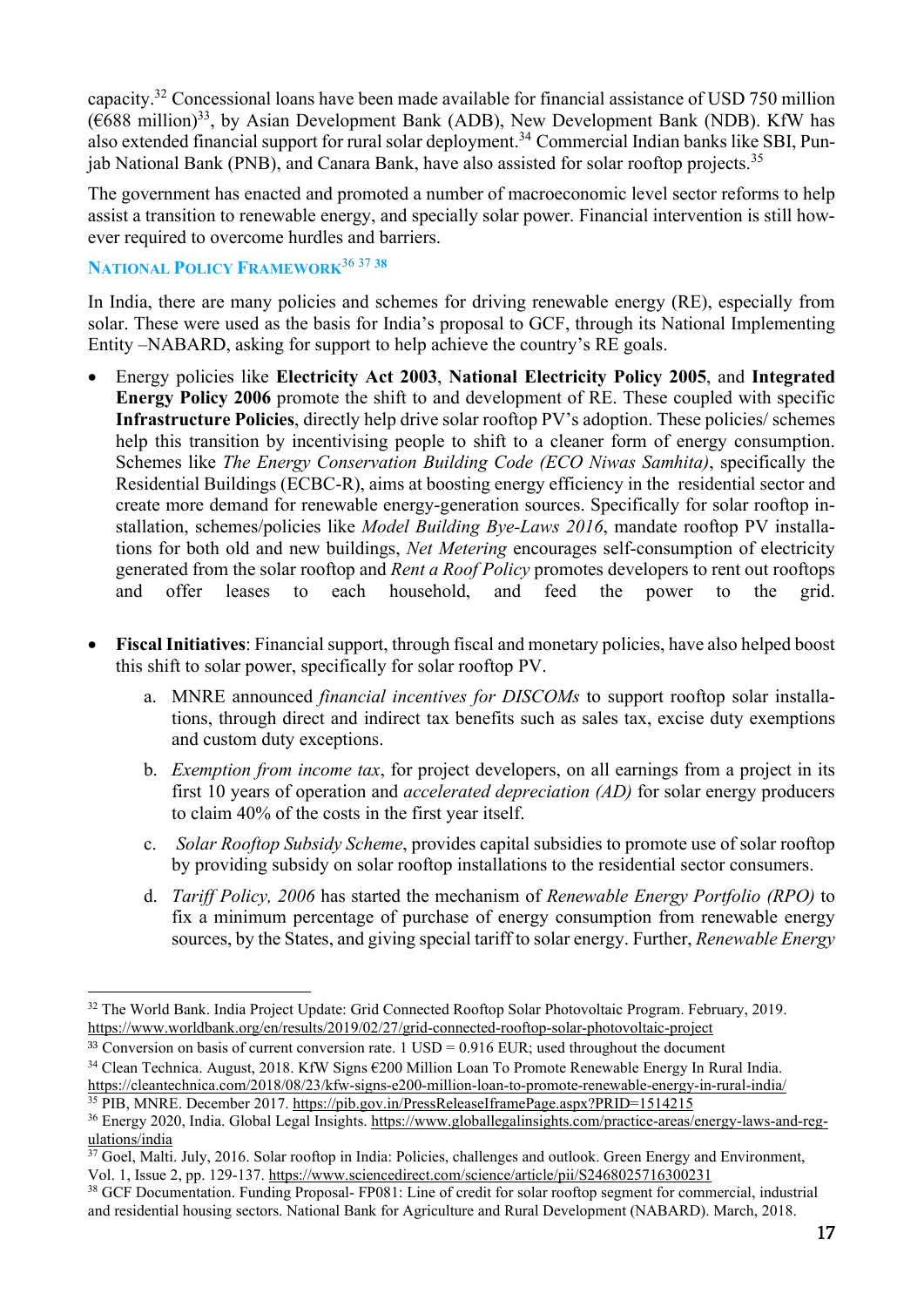*Certificates* were introduced as a market based mechanism, in 2011 to enhance renewable energy capacity.

 Special focus has been placed on solar power though Jawaharlal Nehru National Solar Mission (JNNSM), 2010 and Generation based Incentives (GBI) for Solar. JNNSM gave specific targets of 20,000 MW of grid-connected and off-grid solar power capacity by 2022 with 2000 MW as share of off-grid capacity. Introduced in 2009 for small grid solar projects below 33 kV, GBIs are provided for bridging the gap between the base tariff and the tariff determined by the Central Electricity Regulatory Commission (CERC), as a fiscal incentive.

### KEY BARRIERS<sup>39,40</sup>

Even though many government policies, fiscal incentives and financial support from banks and organisations exist in the solar rooftop sector, many barriers still exist that do not allow a smooth penetration by developers into this sector.

- The major problem project developers face, in terms of financial blockage, is the limited availability of low cost project financing, low term debt financing, and lack of availability of low cost financing.
- Financiers, however, are not able to overcome this barrier because investing in solar rooftop development also comes with a set of challenges, mainly due to high-risk perception within the sector, limited information on the track records of rooftop solar investments and small size and high cost of financing.
- From a financing entities perspective, the lack of availability of collaterals, customer risk in terms of payment insecurity and credit rating, challenge in rooftop rights of individual also discourage investment into this sector.
- Weak enforceability of contracts under the existing regulations, lack of clear and dependable policies, have been seen to come up as regulation barriers. Additionally even with the existence of financial or regulatory support, subsidy delays, tariff risk, gaps in net metering policies, do not allow easy penetration.
- Developers and further DISCOMs face the hurdle of lack of availability of feasible roofs for project installation because of lack of customers, lack of capacity building on rooftop systems, fear of loss of customer revenue.
- Finally, the biggest roadblock in deploying solar rooftops from the DISCOMs and even project developers, is their limited technical expertise on grid integration of small-scale rooftop systems

## International Climate Finance from GCF for India's Solar Rooftop Drive

To help reach India reach its goal of 40GW solar rooftop capacity by 2022, Green Climate Fund (GCF) has provided concessional loan assistance of USD 100 million ( $\sim$   $E$ 92 million) in the form of Senior Loans in 2018. The aim of this financial assistance is to accelerate private sector initiatives for the creation of rooftop solar photovoltaic (PV) power capacity across India.

Lack of financial capacity is one of the major reasons for the slow growth of solar rooftops in India, which this loan aims to address. The GCF support is required at this stage given the challenges associated to long-term financing options to the solar rooftop segment. The concessionality offered by

<sup>&</sup>lt;sup>39</sup> Gupta, S., Sharda, J., Shrimali, G. September, 2016. The Drivers and Challenges of Third Party Financing for Rooftop Solar Power in India. Climate Policy Initiative. https://climatepolicyinitiative.org/wp-content/uploads/2016/09/The-Drivers-and-Challenges-of-Third-Party-Financing-for-Rooftop-Solar-Power-in-India.pdf

<sup>&</sup>lt;sup>40</sup> PWC. Clean Technology Fund and Rooftop Solar in India. August, 2018. https://www.eqmagpro.com/wp-content/uploads/2018/08/Clean-Technology-Fund-and-Rooftop-Solar-PV\_Final-.pdf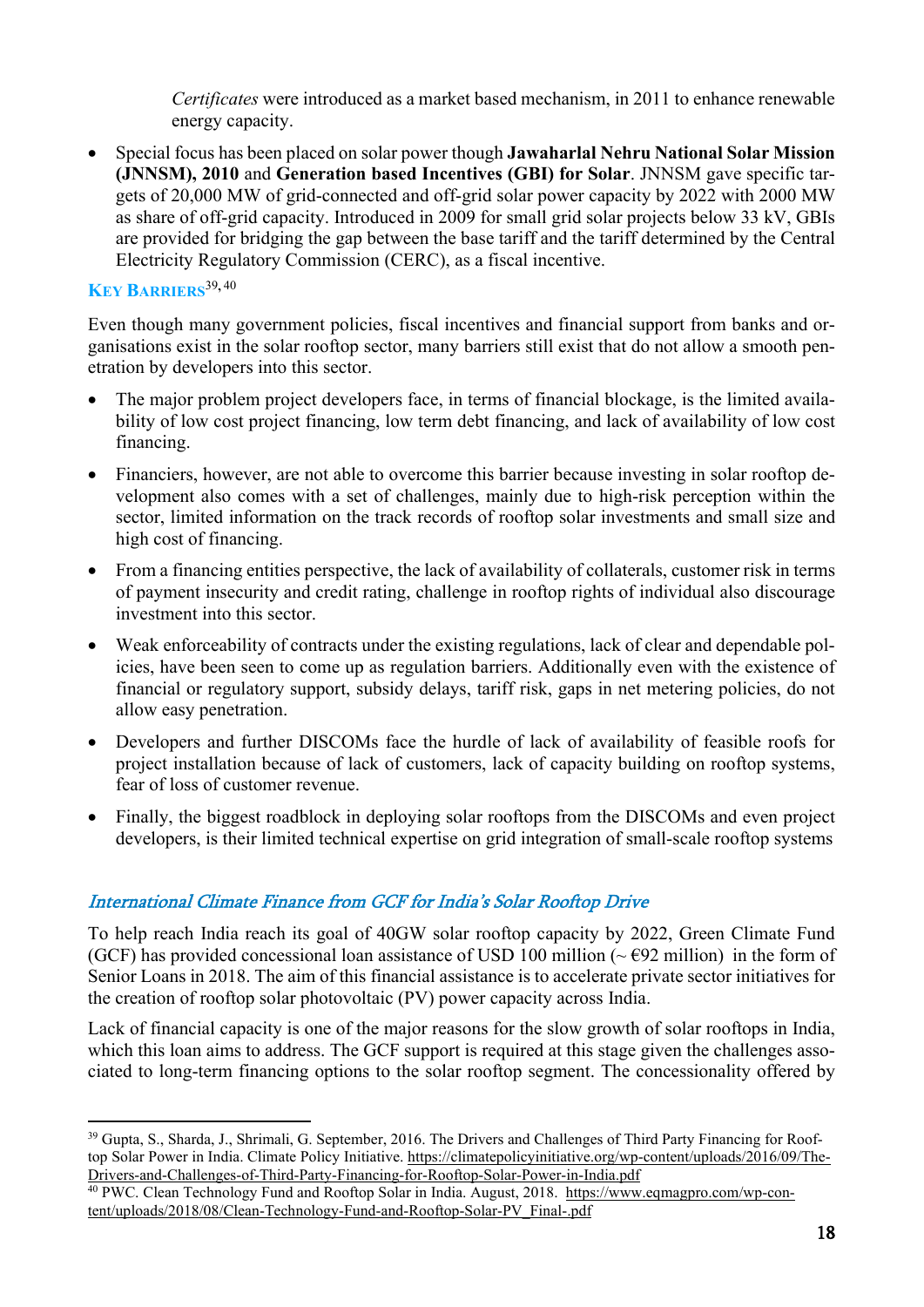GCF will be competitive with other financial lending institutions because it is helping overcome the major financial barriers that exist in this sector.

The implementation of the given project, under GCF monitoring, is to be taken care by National Bank for Agriculture and Rural Development (NABARD), in its role as the National Implementing Entity and in its capacity as Direct Access Accredited Entity of GCF. Further, NABARD also signed a subsidiary agreement with Tata Cleantech Capital Ltd. (TCCL), to support this development of Solar Rooftop units for commercial, industrial and housing sector.<sup>41</sup> Additionally, TCCL will also contribute USD 100 million into the programme. TCCL has been developed with the mastery in providing end to end business solutions, in terms of financial and technical advisory, in the renewable ans clean technology sphere. Through its existing industry knowledge & unmatched expertise, TCCL has already helped fund over 3 GW renewable energy projects. This expertise will act as a pull for other developers to reach out for this programme.

The aim is to unlock more than 250 MW solar energy through private sector engagement through the use of solar panels across the rooftops in India. This initiative has been developed as a blended financing instrument, of about \$250 million, or approximately  $\epsilon$ 229 million (\$100 million of GCF loan facility, \$100 million by TCCL funds and the remaining being the equity share by developers). GCF's line of credit is the key catalyst of finance for the programme, aimed at mobilizing private and commercial financing from domestic sources. Additionally, TCCL and GCF's advantage in the technical sphere enables participation of other rooftop solar developers, and help replicate a programme in either the solar rooftop sphere or any other renewable energy project.

### **OBJECTIVE**

With the assistance of the GCF, TCCL will receive the necessary assistance to develop a fit-forpurpose framework<sup>42</sup> to allow the ambitious scale- up of solar roof top capacity in India. By providing financial assistance in this respect, the programme is expected to lead to creation of a viable economic model in the solar rooftop space and will attract competitive financing in the currently unbanked sector. The main objectives of the programme are to:

- 1. Facilitate long-term and affordable financing for the construction of 250 MW of rooftop solar capacity in India, which is expected to reduce emissions by 5.2 million tonnes of CO2 equivalent over 20 years.
- 2. Provide financial assistance to private developers in the solar market. It has been developed as a private sector- driven initiative to increase and enable private sector investment through enabling bankable solar projects. Helping solar rooftop awardee projects secure long-term debt financing, to allow them to timely reach financial close and advance to construction and operation, and thus, assisting these project developers overcome the financial barriers and challenges that exist in the installation of solar rooftop.
- 3. Bridge existing gaps/current barriers in the rooftop solar sector. TCCL, through its expertise, aims to cater to the specific market needs and be a facilitator to bridge this gap.

<sup>41</sup> NABARD. NABARD signs MoU with Tata Cleantech Capital Limited. February, 2019. https://www.nabard.org/events-past-article.aspx?id=25&cid=550&EID=78

 $42$  Fit-for-purpose framework in terms of loans provided to expand the solar rooftop capacity in India. This includes a framework designed to standardise the deployment of funds to the projects developers. Deployment of loans provided will be carried out by TCCL, according to a certified disbursement schedule. Further, the concessionality obtained by TCCL (extended by GCF), shall be passed on to the project developers with interest charges on project basis.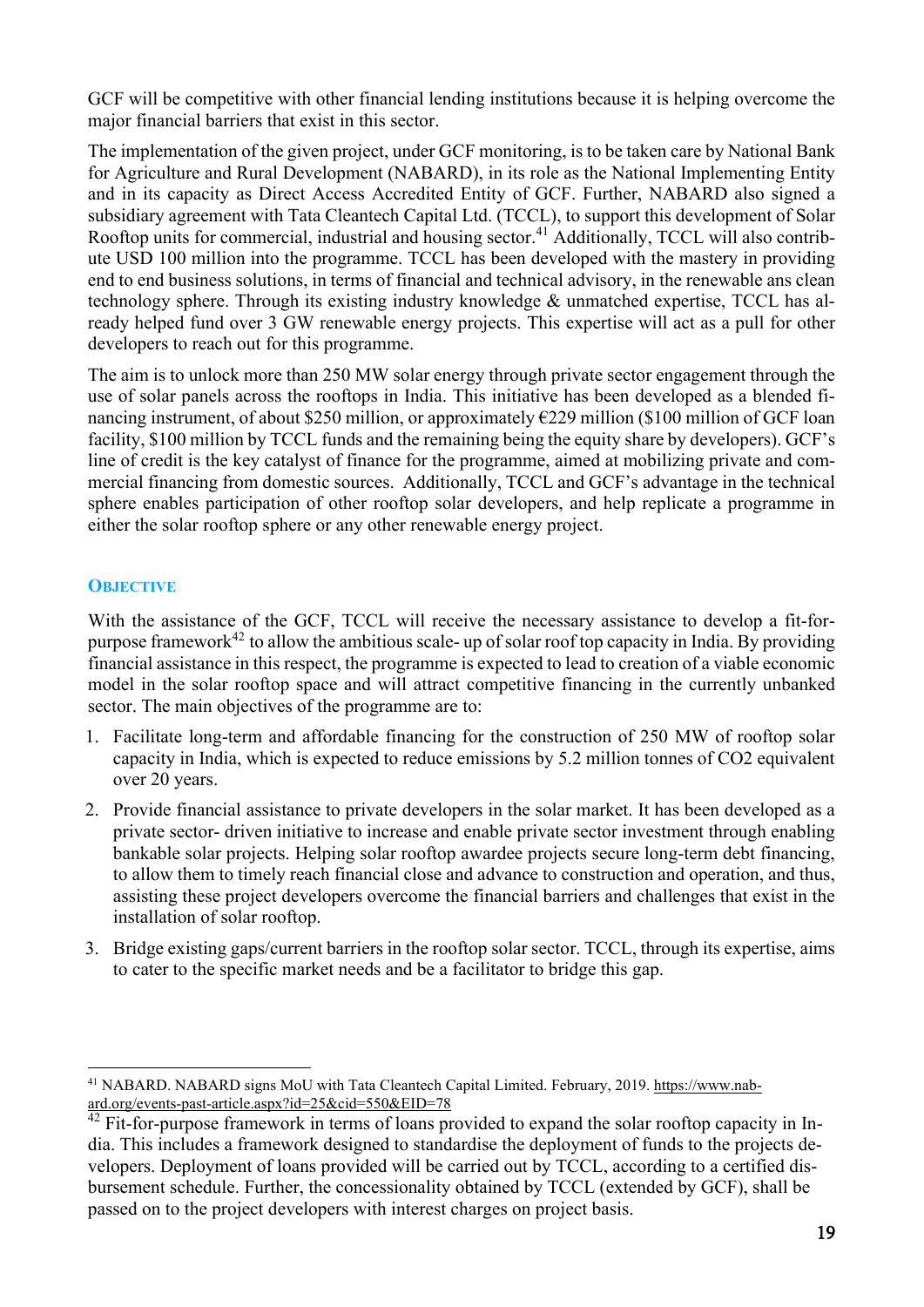4. Compete with existing lending institutions by providing blended financial resources through concessional lending by GCF, aided by the support of TCCL, making the green finance products more competitive.

#### BARRIERS ADDRESSED

The GCF Solar Rooftop Programme is designed in a way to address the key financial barriers mentioned above, and providing several advantages to the growing solar rooftop segment in India:

- It will help fill the financing gap that exists in the current scenario. It aims to overcome the lack of financial aid provided because of high cost of capital, by attracting private sector interest. Commercial financing has its own limitations in volume and tenor terms, which is also expected to be overcome with this project. The project will hence act as a validation for investors and lenders, and reduce the risk perception associated with the sector. In addition, the programme will help introduce a specially designed financial product for these types of investments going forward.
- The issue of access to long-term, low-cost debt can be improved, especially the issue that many developers face at the infrastructural development level due to the high perceived risks and limited information on the track records of rooftop solar investments, which is a key barrier for commercial lenders. Even when banks lend to rooftop solar projects, the high-risk perception and high per unit transaction cost has led to high costs of borrowing, thereby negatively impacting internal rate of return of the project, which is aimed to be addressed through this project.
- The proposed programme will finance an initial set of projects supporting short term objectives with longer term impacts, i.e. to allow the financial close, construction and operation of these projects to demonstrate their technical and financial viability. This will allow it to pave way for sustainable market development, by allowing market players to see its financial viability, and helping pave way for future participants.

### KEY ACTORS AND FINANCIAL MODEL

The programme has been developed as concessional loan being passed on from GCF for deployment in India through NABARD and TCCL, as a blended finance instrument for solar rooftop project developers in the commercial, industrial and residential sectors in the country.

### Key Actors

- Green Climate Fund (GCF) has helped finance three projects in India till now, with a total financing of USD 177.8 million ( $\sim \pm 163$  million), within both the mitigation and adaptation spheres.<sup>43</sup> This includes the project on Solar Rooftop which aims to help India reach its goal of 40GW of solar rooftop energy by 2022.
- National Bank for Agriculture and Rural Development (NABARD) is a development financial institution in India. It was accredited as the National Implementing Entity and a direct access accredited entity for GCF, to help implement climate change related projects in India.

For this specific project, the overall programme level impact is overseen by NABARD for GCF, and NABARD is also responsible for ensuring programme level compliance, as per the Accreditation Master Agreement (AMA)/Funded Activity Agreement (FAA), and any further co-ordination with

<sup>43</sup> Green Climate Fund. https://www.greenclimate.fund/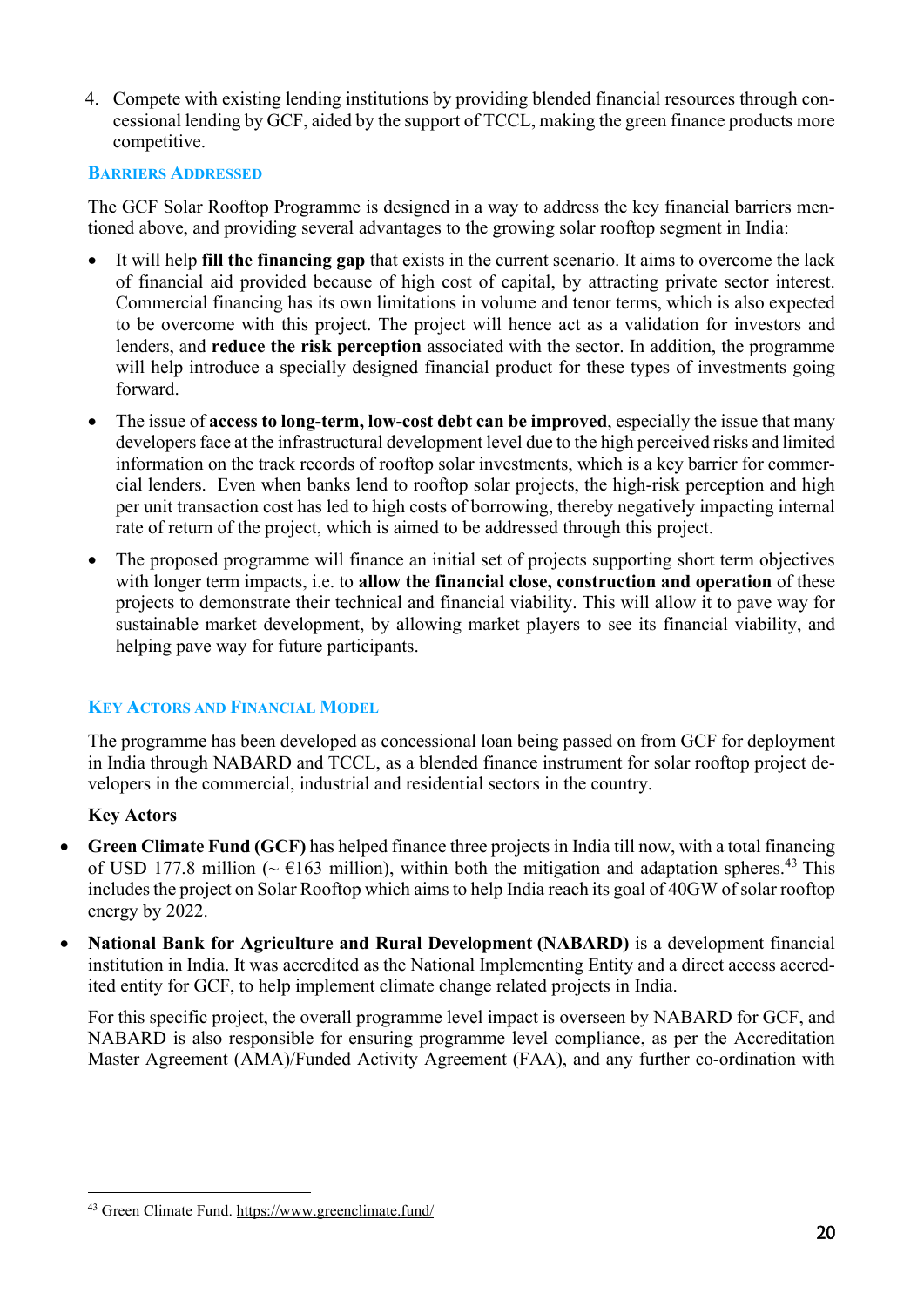GCF. GCF funds for the programme are given to NABARD in USD, and NABARD is then responsible for converting the funds to INR and hedging against currency fluctuations, <sup>44</sup> before further passing the funds to TCCL for deployment, along with a part of the hedging cost.

 Tata Cleantech Capital Limited (TCCL) is as a private sector for- profit green financing enterprise. In 2013 it was started as a joint venture, owned 79.5% by the Tata Group, and 19.5% by the International Finance Corporation (IFC), with about \$130 million ( $\sim \text{\textsterling}119$  million) of equity capital and retained profits, which is further leveraged by market borrowings. The aim of this "non-banking financing company", is to create and mainstream new financing markets in green sectors in India. Borrowing from Indian banks, borrowing from capital markets by issuing non-convertible debentures and bonds, or borrowing from international climate investors, like the case of GCF funding, is another way that they fund to invest in climate projects. On the asset side, TCCL invests by providing senior debt to the project, just like in the case of this project.<sup>45</sup>

In terms of governance, individual project and cumulative programme level impact shall be done by TCCL, under NABARD acting as the overall head. further, the main role of TCCl is at the implementation side, where determining whether the proposals meet the programme funding requirements, and analysing the credit risk of each individual project will be done by TCCL. Monitoring the compliance at the project level, and cumulation of small projects to programme level will also be carried out by TCCL. The concessionality extended by GCF and received by TCCL, will be further passed to the project developers,

 The main aim of this programme is to help solar rooftop project developers access financial aid, to help increase the solar rooftop capacity in India. The project developers are financed directly by TCCL, through loans. Eligibility of each developer is determined by TCCL, using established rules and criteria for businesses, operational and credit risk evaluation. On this basis they get specific rates of loan and the tenor period.

The project developers being targeted through this programme are from the Commercial, Industrial and Residential Sectors. Of the total GCF loan, 70% of the funds are allowed for project developers using Capital Expenditure (CAPEX) model, and 30% for those using Operational Expenditure (OPEX) model. Project developers aiming at developing solar rooftop in vulnerable communities are specifically encouraged.

### Financial Model

Following an equitable approach, the programme aims to provide financial assistance, through loans, to commercial, industrial and residential housing sectors, to partially cover the upfront cost of investing in solar roof top PV systems. Through this equitable approach, for each of the sectors:

- 1. The GCF resources will cover an average of up to 40% of the upfront system and installation costs (USD 100 million)
- 2. TCCL shall add to this by 40% out of its resources (USD 100 million or  $\sim \text{\textsterling}92$  million)
- 3. The balance 20% will pitched in by the project developer as equity (USD 50 million or  $\sim \text{\textsterling}46$ ) million)

The type of facility that the loan shall be available to the project developers from TCCL shall be in form of :

Master Line of Credit, where the loan shall be sanctioned to execute multiple solar rooftop projects

<sup>&</sup>lt;sup>44</sup> The amount received in USD is converted to INR at spot rate. Hedging is done for shorter periods and in a rolling hedge form – which implies a short-term hedge for about 4-5 years, renewed cyclically before the expiration of the previous hedge.

<sup>45</sup> NRDC. Green Bank Network. Tata Cleantech Capital Limited: Driving Green Investment in India. December, 2019. https://www.nrdc.org/sites/default/files/tata-cleantech-capital-spotlight-fs.pdf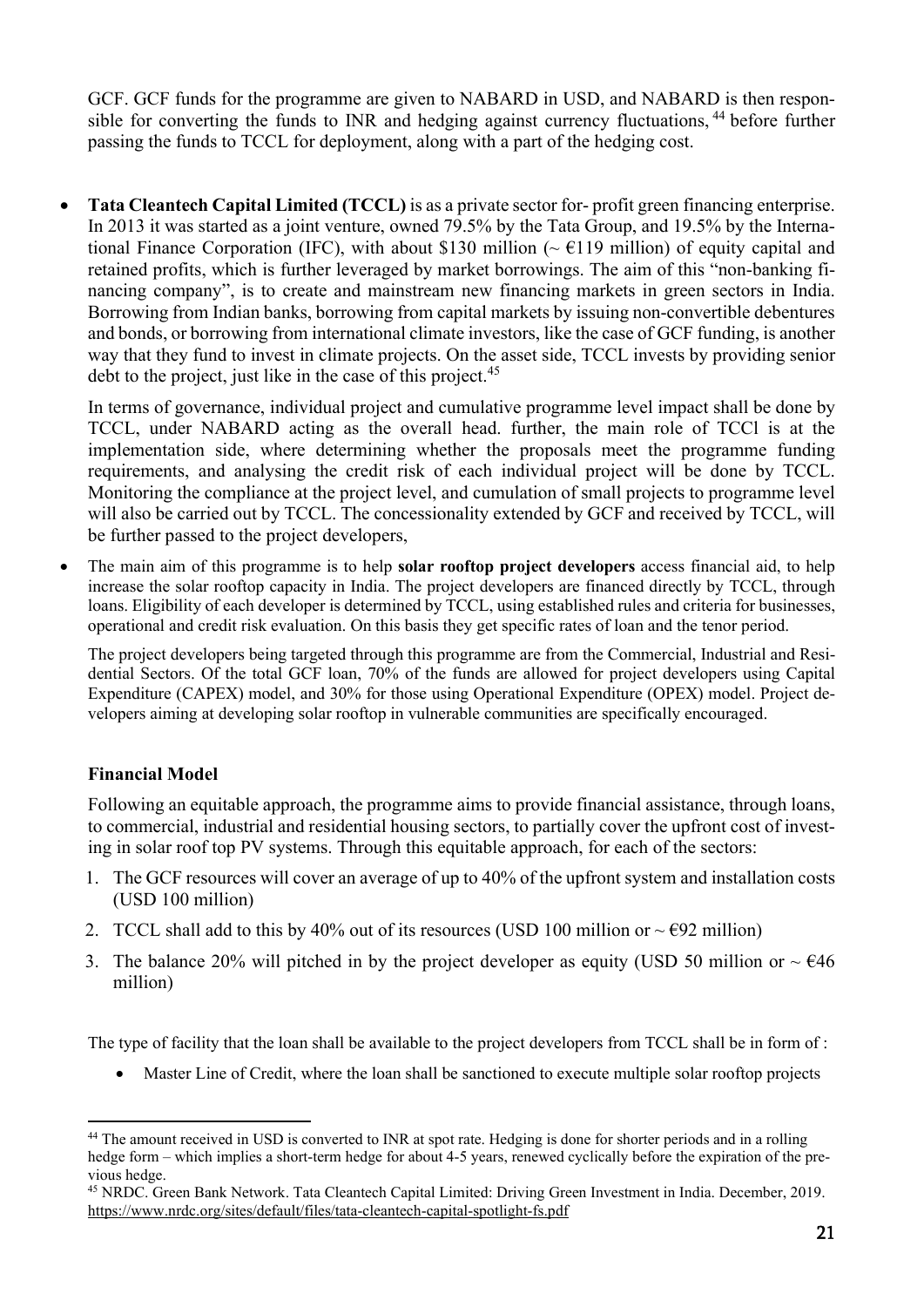Project Mode, where the loan shall be availed for only one project.



Fig. #: Financial Flows among Key Actors

The Repayment Mechanism, for loans granted by TCCL to project developers, shall be on either of the two following basis:

- Grid-connected system- in this case, a long term PPA (power purchase agreement) is entered into by the borrower with the state utility, which is assigned in favour of TCCL till the tenure of the funding. The ownership of assets and liability of the operations and maintenance is on the borrower.
- Projects where the entire capacity is being utilised by the borrower for its captive use- TCCL shall estimate a probable amount of electricity cost saving, and the repayment shall be from a part of the savings realised.

A key focus of this programme is towards supporting the more marginalized sections, such as the MSMEs, households not connected to national grid/with poor grid availability (providing last mile connectivity), states with low gender ratio and so on, which will be provided at least around USD 100 million of the total programme funds.

Of the total GCF and TCCL loans (USD 200 million), around \$130 million will be aimed towards the commercial and industrial sector, USD 50 million will be channelised towards institutional and social sector, especially since an already increase in demand from these sectors for installation of solar rooftop systems is expected. Around USD 20 million is envisaged to be aimed at the residential segment as well. Eligibility of each of customers will be determined by TCCL using established rules and criteria for business, operational and credit risk evaluation.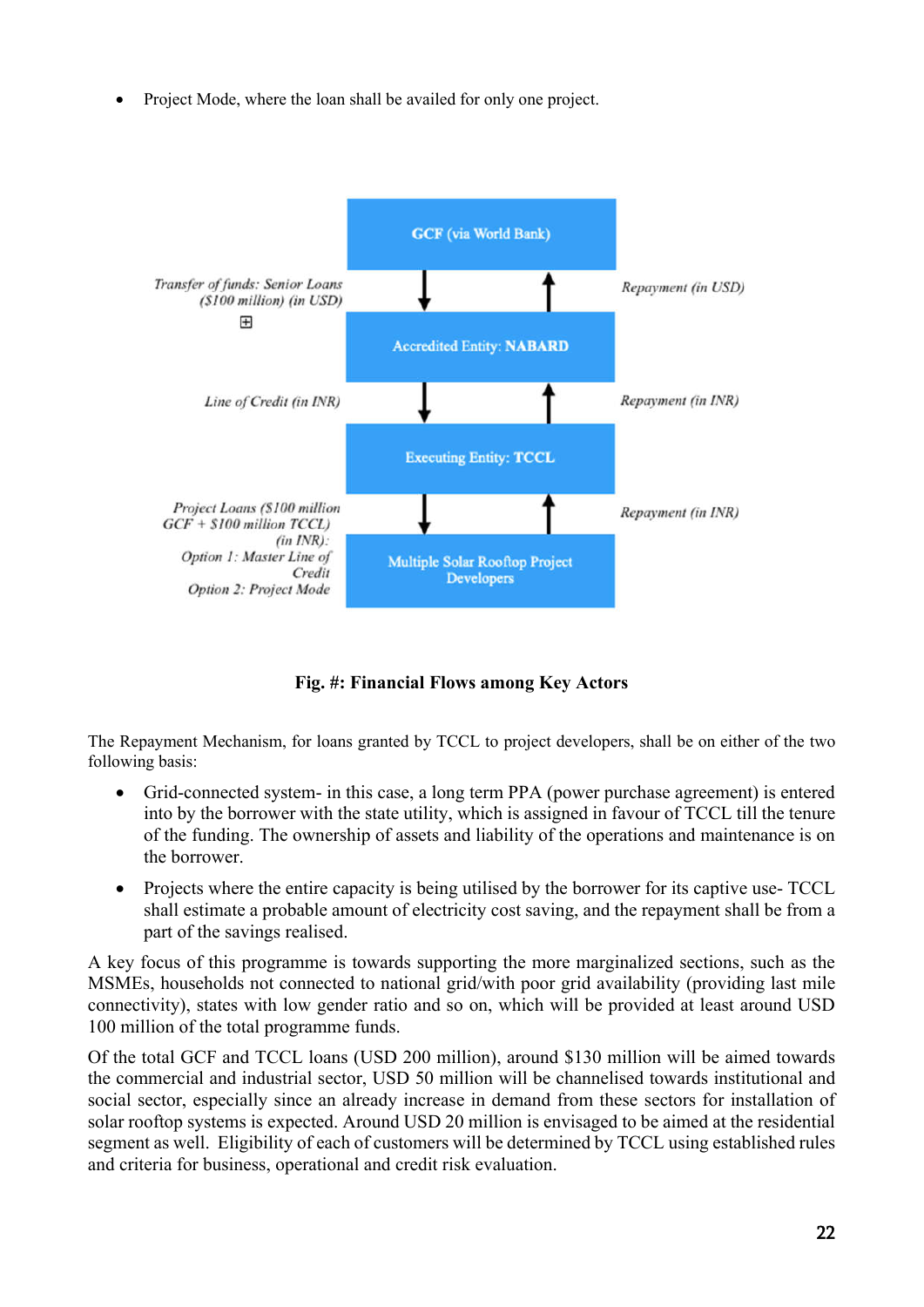### POLICY LINKAGE

The policies that already exist in the solar sector in the country face the problem of enforceability. Fiscal policy support, in the form of tax or subsidies, all work in the favour of solar rooftop development and aim to promote the use of the same. RBI has even identified the sector as a priority lending sector to overcome the barrier of low investment. However, one of the major reason that rooftop solar penetration is less in the country is because of the barrier of financial aid not being provided for the project developers. There also exist policies that affect the lending rate. Therefore, it is necessary to understand the local conditions that drive the financing and understand the commercial consequences of the policies, which may affect the rate of lending.

GCF, acts as a neutral facilitator, and will hence pave the way to bring further reforms. This also gives it the ability to convene all the stakeholders involved including development partners towards attainment of common goals. With this programme the barrier of financial aid is being overcome to an extent, to allow project developers to take full advantage of the already existing policies, and aid more policies to be developed.

## CURRENT STATUS

The project is under implementation. It was approved on 1st March, 2018, at the 19th meeting of the GCF Board and is slated for a completion by 20 March, 2024.

The first disbursement of USD 50 million was commenced in April 2019, to NABARD, the Accredited Entity, through which the converted funds were lent to TCCL. The programme aims to support the decarbonisation of the economy and meet Paris commitments by shifting to non-fossil fuel sources pf energy, solar energy playing a significant role in this. The project implementation by TCCL started in September 2019. Currently, TCCL has a pipeline of rooftop solar proposals for funding which are at various stages of assessment. TCCL shall consider all such pipeline deals for funding under this programme. The disbursement of funds from GCF to TCCL (through NABARD) will be carried out in annual tranches in line with the capacity proposed to be deployed every year over the programme implementation period.



Source: GCF project report

### TRANSFORMATIONAL CHANGE ASSESSMENT

Hypothesis 1: International climate funding helps mainstream project financing in green sector of a country, and making finance terms for green projects more competitive.

India has the set goal of reaching 100GW of solar energy by 2022, of which 40GW is set for power generation from solar rooftop. According to a report by Mercom India, at the end of 2019, the solar rooftop capacity had reached only about 4.4 GW.<sup>46</sup>

<sup>46</sup> India's rooftop solar capacity reached 4.4GW in 2019: Report. February, 2020. ET Energy World. The Economic Times. https://energy.economictimes.indiatimes.com/news/renewable/indias-rooftop-solar-capacity-reached-4-4-gw-in-2019-report/74208295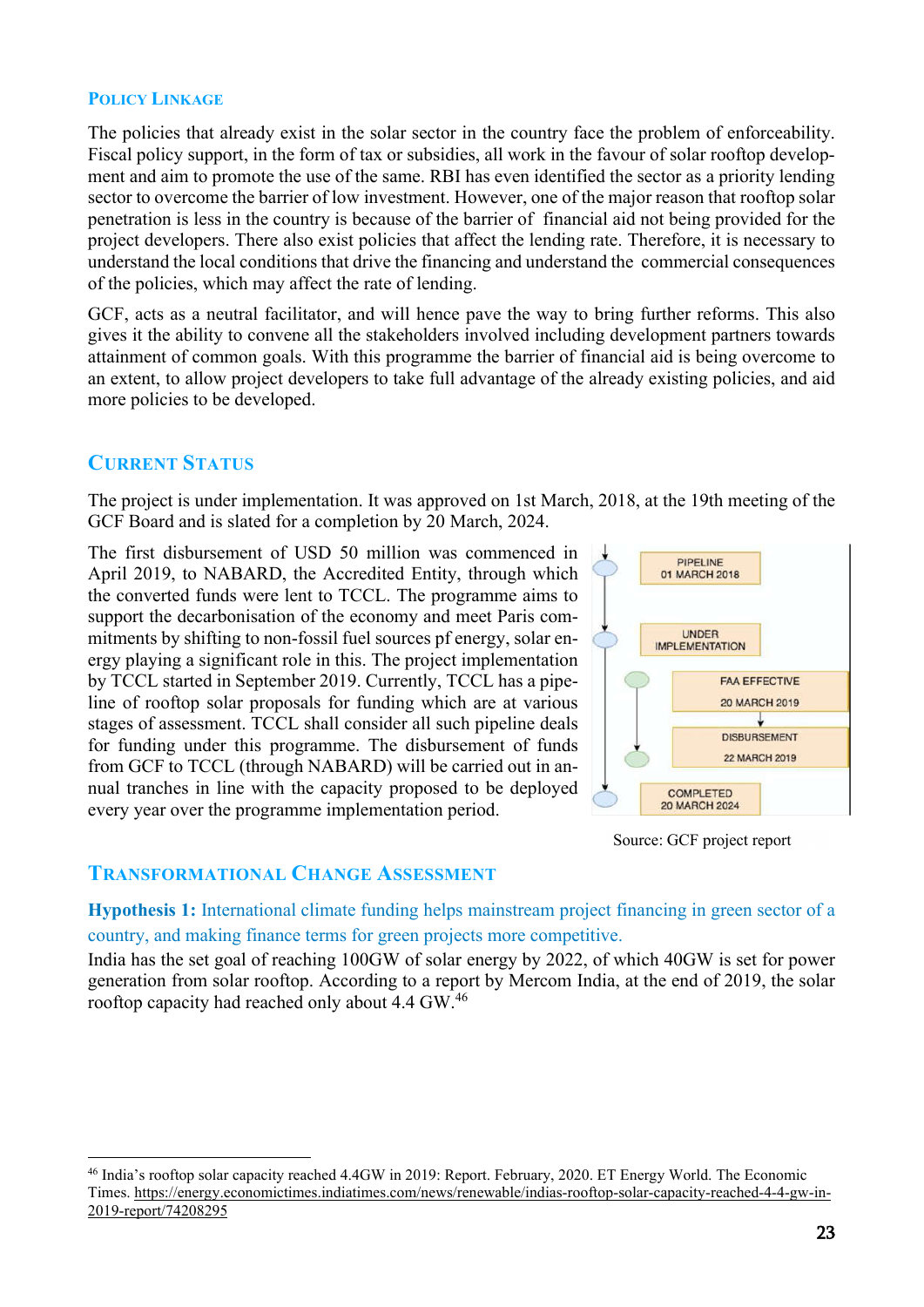An estimated USD 34 billion ( $\sim$   $631$  billion) is required to help reach the 40GW target for rooftop solar by 2022, as per a 2016 analysis.<sup>47 48</sup>

Attracting private sector interest in technical emerging sectors can be difficult, especially if they are not supported by availability of suitable finance. A significant barrier in the solar sector of the country was the lack of investment and funding of small-scale individual projects, as was the case with solar rooftops. This is mainly due to the lack of long term debt structures and financing for small projects from relatively unknown developers, having high perceived risks from a commercial lending perspective. Hence, two major financial issues that exist in this sector are:

- 1. Lack of long term debt financing
- 2. Lack of private sector participation because of high risk perception

Availability of long term debt financing (i.e. tenors of at least 12-15 years) has always been seen as a limitation, especially because of the tenor periods of the loans offered (i.e. tenors of at least 7-8 years) do not meet the necessities of development in this sector. The investment needs, associated with this sector cannot be met with the existing financial products, in terms of tenor period. The institutions that offer these types of tenor aids are also limited. The financial help needed, hence, exceeds the available financial aid available from multilateral, bilateral and national sources (i.e. loans offered by World bank, KfW, SBI, and other commercial banks in India). Therefore, funding through international climate finance has enabled the project developers to access loans at a competitive rate, in terms of tenor period, compared to other lending institutions, which may help make the cost of debt to come down further. The terms of the loan offered, in terms of interest rate and tenor period, will be assessed individually on project to project bases, however, this financial aid is targeting to overcome the lack of long term debt financing, by extending the tenors to at least 12-15 years.

The other barrier being addressed by this programme, is helping attract private sector interest. An assessment of how GCF lending has helped in reducing the risk perception associated with the solar rooftop sector, can help analyse how accessibility to funds has increased. The financial aid is helping reach out specifically to those segments that do not have direct or easy access to financing in the sector. Lending to project developers with mixed portfolios (wind and solar) has also increased. TCCL is assisting in changing the general landscape of the sector. There has been an increase in the number of project developers who approach TCCL.

Through international climate financing, as was the case in this GCF project, a domestic finance institute was able to overcome these challenges. This specific project for solar rooftop PVs, enables project financing in the green sector to be mainstreamed. The design of the financial products offered under the programme, aims to fund upto 80% of the upfront investment cost, ensuring that smaller developers are able to take up such investments and the projects remain commercially viable in terms of scale. TCCL has helped develop this project with a Faster Turnaround Time (TAT). As per market feedback, TCCL has an advantage over other conventional lenders because of its fast turnaround in processes like structuring, sanctioning, disbursement etc. of loans. This further acts as an advantage in terms of the financial effect of the increased leverage. The concessional pricing being offered by GCF, blended with the TCCL financial product, offered in terms financial close, construction and operation of projects, will allow the demonstration of the financial and technical viability of solar rooftop development.

While, commercial banks are also lending to the segment, their drawback is that the sector is not their focal area, hence they do not have the expertise in properly assessing and supporting these projects.

<sup>47</sup> GCF Documentation. Funding Proposal- FP081: Line of credit for solar rooftop segment for commercial, industrial and residential housing sectors. National Bank for Agriculture and Rural Development (NABARD). March, 2018.

<sup>48</sup> The India Lab- Rooftop Solar Private Sector Financing Facility: Instrument Design and Analysis. October, 2016. Shakti Sustainable Energy Foundation, David and Lucile Packard Foundation, Climate Policy Initiative and UK Government.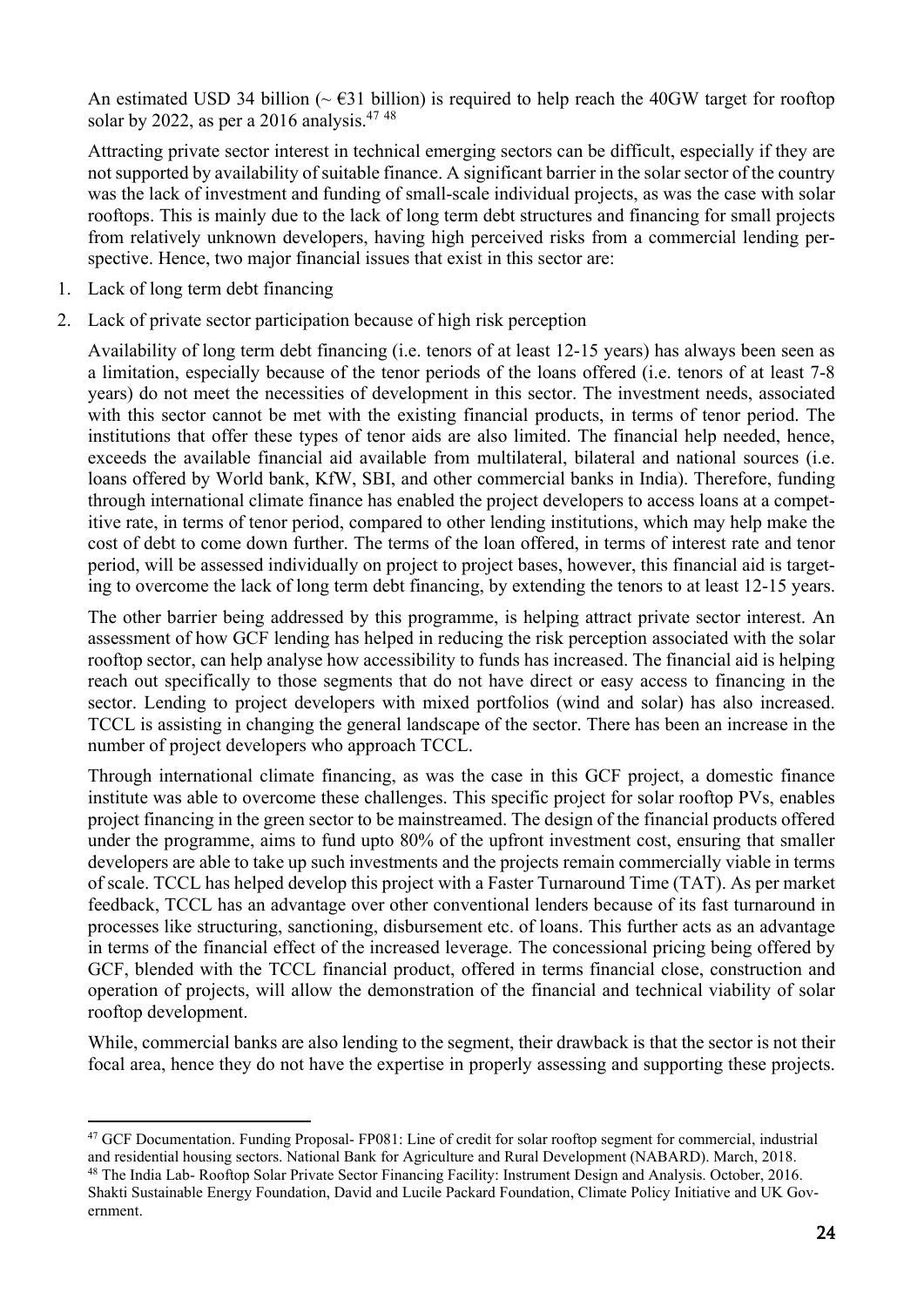TCCL, with support from GCF funding, has the competitive advantage, which is further enhanced by its domain knowledge expertise in the sector.

This project is expected to overcome these market barriers through demonstration of financing viability of this sector. The project will hence act as a validation for investors and lenders, and reduce the risk perception associated with the sector. This "learning by doing" approach will have significant implication in increasing investment in this sector, encouraging small scale deployments and positively affecting the regulatory framework.

Hypothesis 2: Provision of international climate finance plays an important role in bringing together a range of key actors who can raise ambition of developing countries.

India has seen a capacity addition of solar rooftop over the years, 17% higher alone between the year 2018-19, but the growth rate has however seen a sharp downfall.<sup>49</sup> To encourage private investment in this sector, many financial aid schemes have been in place over the past years. These schemes have been introduced to help reach the target India has set. Over the year, many schemes and loans have been extended by International players in this sector.<sup>50</sup>

| Lender             | <b>Borrower</b> | <b>Timeline/Line of Credit</b>                                  |
|--------------------|-----------------|-----------------------------------------------------------------|
| <b>KfW</b>         | <b>IREDA</b>    | 2015; USD 340 million ( $\sim \text{\textsterling}311$ million) |
| World Bank and CTF | <b>SBI</b>      | 2016; USD 625 million ( $\sim \text{\textsterling}573$ million) |
| ADB and CTF        | <b>PNB</b>      | 2017; USD 500 million ( $\sim \text{\textsterling}458$ million) |
| GCF                | <b>TCCL</b>     | 2018; USD 100 million ( $\sim$ €92 million)                     |

The KfW loan, through IREDA, was on financing loans at tenor term of 9 years, with 1 year moratorium. The loan available to SBI was on Programme for results (PforR) basis, to help increase solar rooftop capacity in India. The loan accessed by PNB looked at only industrial and commercial sector, and the loan extended by GCF looks at three major sector, industrial, commercial and residential sector, with residential sector having the slowest outreach in the solar rooftop market.

Even though financial assistance for this sector is available through other sources, this loan will be beneficial because of 1. The sectors being targeted, 2. The involvement of TCCL, which has advantage over other players because of its expertise in this field.

The loan being provided through this programme are being given to industrial, commercial and residential project developers. Of these, loans mostly given out to C&I sector developers, larger companies, more mature businesses, and developers.

The programme is being developed to reach out to a range of developers – from established players to new MSME scale developers.

<sup>&</sup>lt;sup>49</sup> India Solar Rooftop Map, September 2019. Bridge to India. https://bridgetoindia.com/report/india-solar-rooftop-mapdecember-2019/

<sup>50</sup> Rooftop Solar in India: Looking back, Looking ahead. PwC and Climate Investment Funds. https://www.climateinvestmentfunds.org/sites/cif\_enc/files/rooftop\_solar\_pv\_in\_india\_ctf\_pwc.\_v8pdf\_0.pdf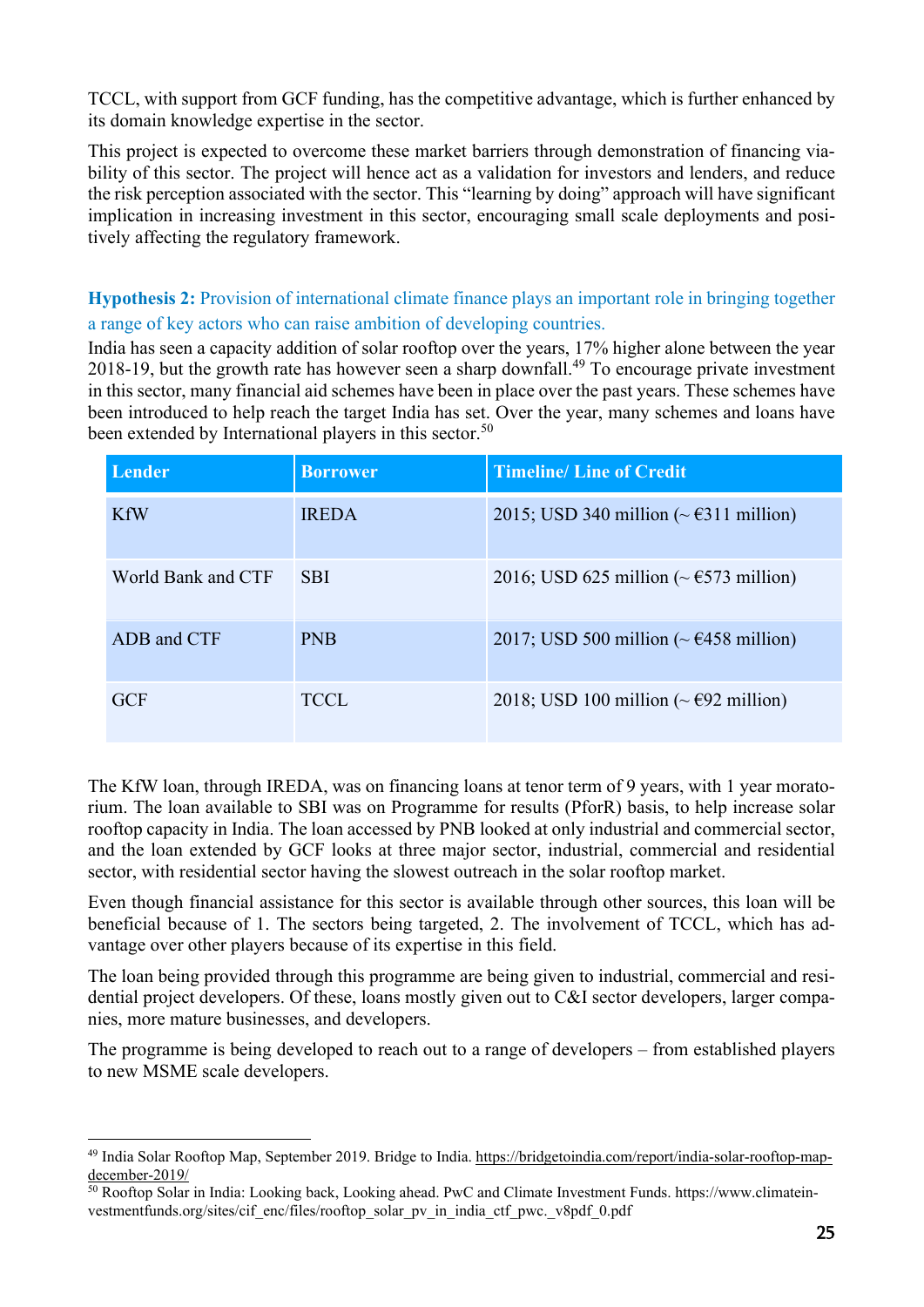Looking at the sectors, TCCL's lending criteria involves evaluating borrowers in terms of credit rating, price, charges, PPA, capacity (on basis of consumption), and analyzing their portfolios (based on the monitoring and evaluation criteria set by GCF). Lending to MSME and Residential sector is difficult due to scale, cost of acquiring finance and assessment of credit worthiness. The problem of bankability for residential, and MSME developers exists, which this programme aims to overcome with eventual proceeding of the programme. They want to help develop a workable bankable model to help increase lending to residential sector project developers.

The aim is to provide at least ~USD 100 million of the total loan funds (USD 200 million or  $\sim \text{\textsterling}183$ ) million, of GCF and TCCL combined) towards the most vulnerable communities through MSMEs, and households not connected to national grid or with poor grid availability.

Further, from a social perspective, this programme also aims to target communities and states that have solar rooftop growth potential, as well as lower than average gender ratio. This will allow an equitable growth in social terms of the solar rooftop sector. States like Delhi, Gujarat, Maharashtra, Rajasthan, Punjab, etc. are being targeted from the gender perspective side. Similarly, states like Andhra Pradesh, Karnataka, Telangana, and Tamil Nadu are being targeted, from the perspective of having high growth potential in the solar rooftop sector.

Rooftop capacity expansion in India follows the Capital Expenditure (CAPEX) model, with over 80% developers using this. The substitute of this is OPEX (Operational Expenditure) model, which has been seeing growing interest over the past years, seeing an increase from 3% in 2012 to 23% in 2016.51 According to a 2019 report on India's solar rooftop map, 1558 MW was through OPEX model in comparison to 3694 MW through CAPEX model.<sup>52</sup>

Players looking at increasing solar rooftop capacity using OPEX model, have faced the issue of bankability, and fiscal constraints in deployment of capital, in the case of government projects. This project, is hence going to help by reaching out to developers in the OPEX space as well. This is being done by giving 30% of total funds to OPEX model project developers. This is done to help increase the financial feasibility of of projects developed under this model. CAPEX models on the other hand are to be utilised under the CAPEX model.

The programme funding will act as a validation for other lenders as well as other investors that fund such projects. The specific programme will allow these projects to be set up giving sponsors, service companies, lenders the required guarantee about the feasibility and viability of the projects, and help encourage future investments and developers. Also by focusing on certain states it will allow an equitable growth of the sector, allowing participation to be more varied.

## Hypothesis 3: International climate finance has more visibility to allow direct impact and push for change. The funding has aided in making a fast growing sector replicate at a faster pace.

Expansion of solar rooftop capacity has seen an increase over the past few years. Between 2012 and 2018, a compound annual growth rate of 116% has been observed for this sector. Rooftop installations grew 66% (year-over-year) with capacity additions of 1,655 MW in 2018.<sup>53</sup> However, Mercom report for 2019 found a year-on-year decline of 33%.<sup>54</sup>

<sup>51</sup> GCF Documentation. Funding Proposal- FP081: Line of credit for solar rooftop segment for commercial, industrial and residential housing sectors. National Bank for Agriculture and Rural Development (NABARD). March, 2018.  $52$  Bridge to India – India Solar Rooftop Map (September 2019)

<sup>53</sup> Garg, Vibhuti., Buckley, Tim. May, 2019. Vast Potential of Rooftop Solar in India- Scaling the Pace for Rapidly Increasing Rooftop Solar Installations in India. Institute for Energy Economics and Financial Analysis.

<sup>54</sup> India's rooftop solar capacity reached 4.4GW in 2019: Report. February, 2020. ET Energy World. The Economic Times. https://energy.economictimes.indiatimes.com/news/renewable/indias-rooftop-solar-capacity-reached-4-4-gw-in-2019-report/74208295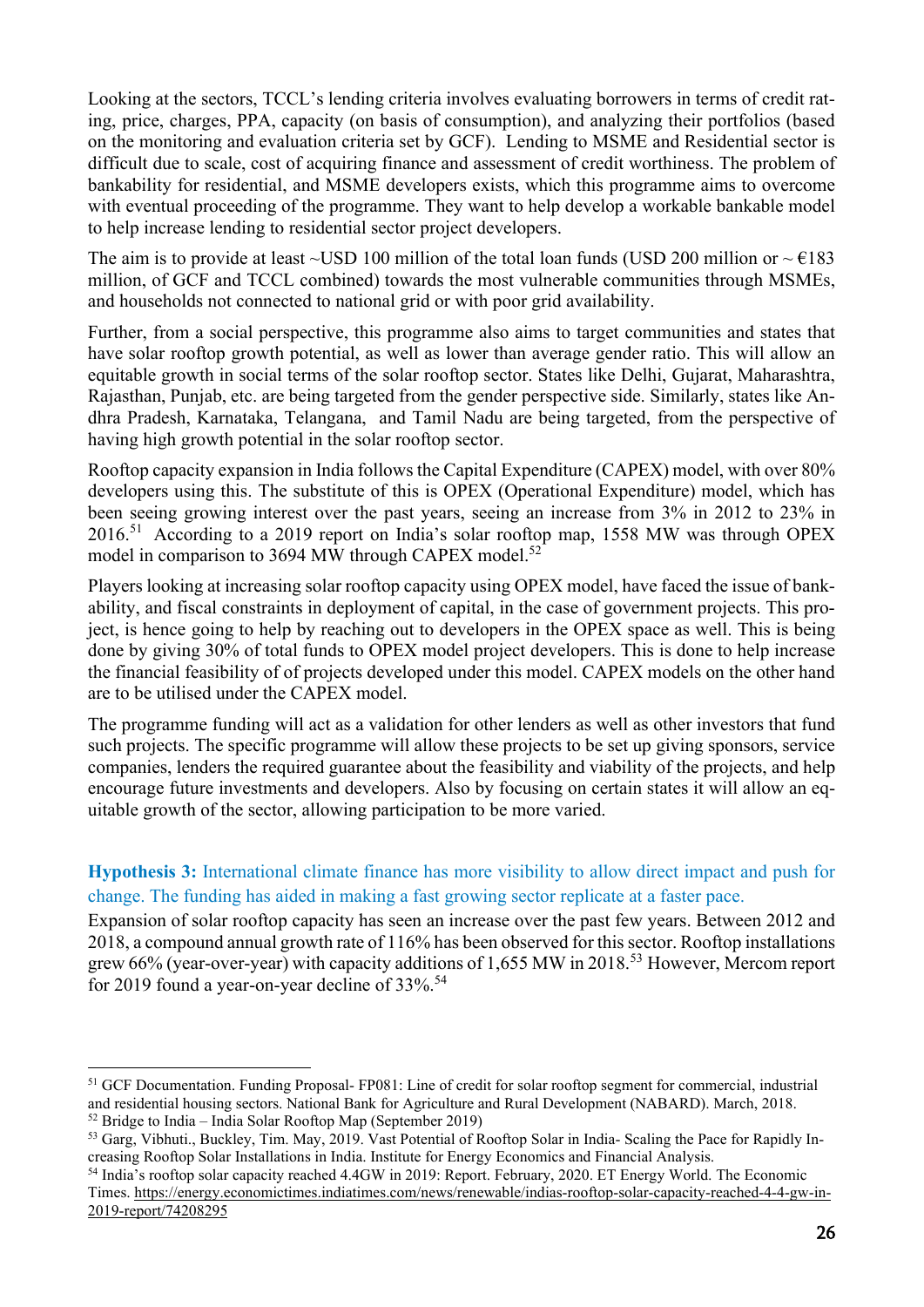The introduction of a solar rooftop programme through a high profile international funder like GCF is likely to further bring reforms, as well as increase the growth of this sector. Various regulatory bodies and stakeholders in India recognise that GCF is neutral and this gives it the ability to facilitate many initiatives and reforms in the country that other development partners cannot. This also gives project developers of the sector an umbrella under which to convene all the key stakeholders involved to identify the main barriers and deliberate on strategies for growing the sector. This can be understood how GCF and TCCL are assisting in changing the general landscape of the sector.



Source: Bridge to India. India Solar Rooftop Map, September 2019.

As per September 2019, C&I sector was

leading in solar rooftop capacity. The expansion over the years has also been seen mostly in these sectors.

This programme, was hence aiming to target the residential sector as well, to allow an overall growth in the solar rooftop capacity in India. The GCF programme will act as a financial push to change the overall landscape of solar rooftop in the country. Further, it will also act as an enabler to allow change in the regulatory side.

Government action through regulation, polices and financial assistance can also act as a push to increase the solar capacity expansion in the country. There already exists financial assistance from the government side in different sectors in the country for solar rooftop installation. These financial incentives will be further complemented by GCF loan assistance. Specifically, looking at the sector beneficiaries in terms of financial assistance we find the following.

| <b>Agents of Change-Government</b>                                        |                                                                                                                                      |                                                                                                                                             |
|---------------------------------------------------------------------------|--------------------------------------------------------------------------------------------------------------------------------------|---------------------------------------------------------------------------------------------------------------------------------------------|
| <b>Sector-wise Eligibility of Central Financial Assistance/ Incentive</b> |                                                                                                                                      |                                                                                                                                             |
| Category                                                                  | <b>Central Financial Assistance (CFA) /</b><br>Achievement linked Incentive & awards                                                 | <b>GCF Loan Assistance Aim</b><br>(Aimed out of USD 200 million<br>or $\sim$ €183 million of GCF &<br><b>TCCL</b> )                         |
| Residential                                                               | CFA upto 30% of benchmark cost for General<br>Category States/UTs and upto 70% of benchmark<br>cost for Special Category States/ UTs | USD 20 million ( $\sim \text{\textsterling}18$ million)                                                                                     |
| Institutional<br>Social Sector                                            |                                                                                                                                      | USD 50 million ( $\sim \text{\textsterling}46$ million)<br>(Aimed out of USD 200 million or $\sim$<br>$\epsilon$ 183 million of GCF & TCCL) |
| Private, Commercial<br>and Industrial Sector                              | No CFA/No Incentives                                                                                                                 | \$130 m ( $\sim \text{\textsterling}119$ million)                                                                                           |